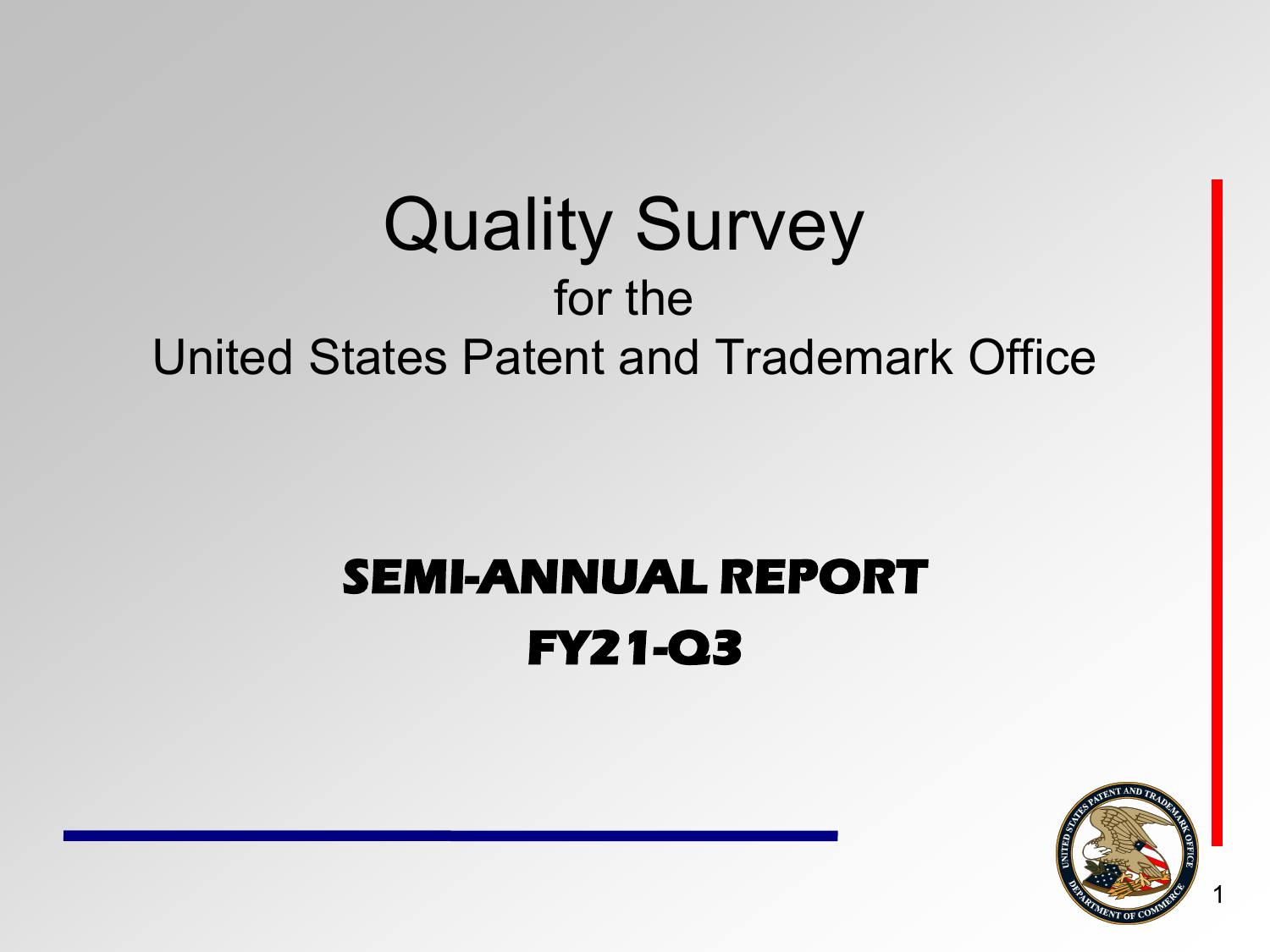### Survey Reference Periods

| <b>Wave</b> | Wave Name | <b>Survey Reference Period</b> |
|-------------|-----------|--------------------------------|
| 15          | FY11-Q3   | April 2011 - June 2011         |
| 16          | FY12-Q1   | October 2011 - December 2011   |
| 17          | FY12-Q3   | April 2012 - June 2012         |
| 18          | FY13-Q1   | October 2012 - December 2012   |
| 19          | FY13-Q3   | April 2013 - June 2013         |
| 20          | FY14-Q1   | October 2013 - December 2013   |
| 21          | FY14-Q3   | April 2014 - June 2014         |
| 22          | FY15-Q1   | October 2014 - December 2014   |
| 23          | FY15-Q3   | April 2015 - June 2015         |
| 24          | FY16-Q1   | October 2015 - December 2015   |
| 25          | FY16-Q3   | May 2016 - July 2016           |
| 26          | FY17-Q1   | November 2016 - January 2017   |
| 27          | FY18-Q1   | October 2017 - December 2017   |
| 28          | FY18-Q3   | May 2018 - July 2018           |
| 29          | FY19-Q1   | October 2018 - December 2018   |
| 30          | FY19-Q3   | May 2019 - July 2019           |
| 31          | FY20-Q1   | October 2019 - December 2019   |
| 32          | FY20-Q3   | May 2020 - July 2020           |
| 33          | FY21-Q1   | October 2020 - December 2020   |
| 34          | FY21-Q3   | May 2021 - July 2021           |

When responding to questions on the survey, customers were asked to refer to their experiences in the three months prior to receiving the survey. This time period is referred to as the "survey reference period."

We have adopted the convention of naming each wave of data collection for the reference period covered by the survey. Thus, the current wave is titled "FY21-Q3", for Quarter 3 of the 2021 fiscal year  $\overline{a}$ .

FY21-Q3 represents the 34<sup>th</sup> wave of data collection on the Quality Survey since 2006.

Data collection cycle FY17-Q3 was not implemented.

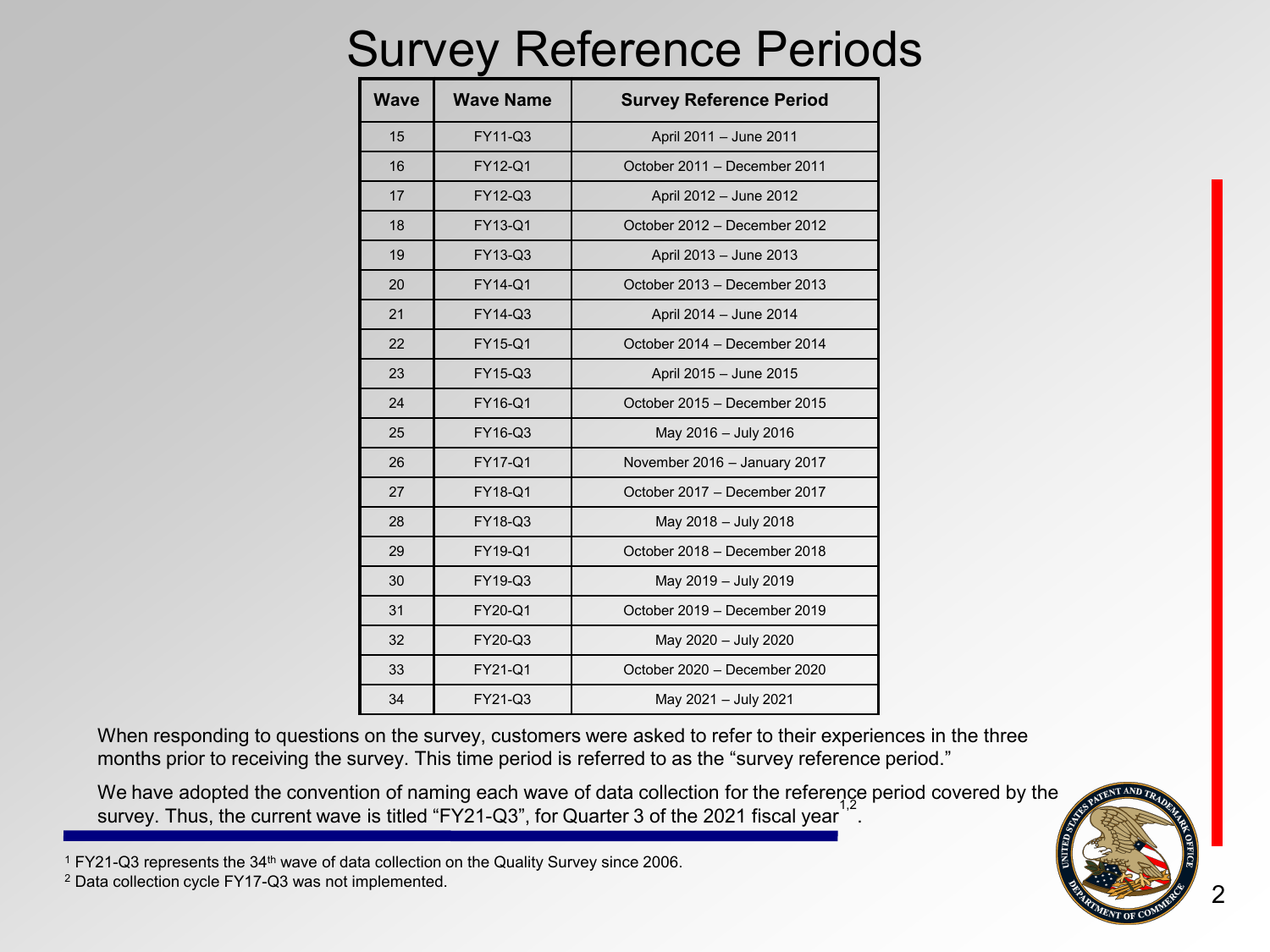# Methodology

- The sample for each wave was drawn from a USPTO database of customers from "top filing" firms/entities.
- A new sample frame was acquired in October 2019 to update the list of "top filing" firms/entities. FY21-Q3 was the fourth launch using the new frame.
- The sample size of FY21-Q3 was approximately 3,000 customers.
- A stratified random selection of customers was asked to participate in two successive waves of data collection to create the panel design.
- Customers were offered both a paper and web option for completing the survey. In FY21-Q3, 96% of eligible customers completing the survey chose to respond via the web<sup>1</sup>.



<sup>1</sup> Since the inception of the Quality Survey in 2006, 82% of eligible customers have chosen to respond via the web.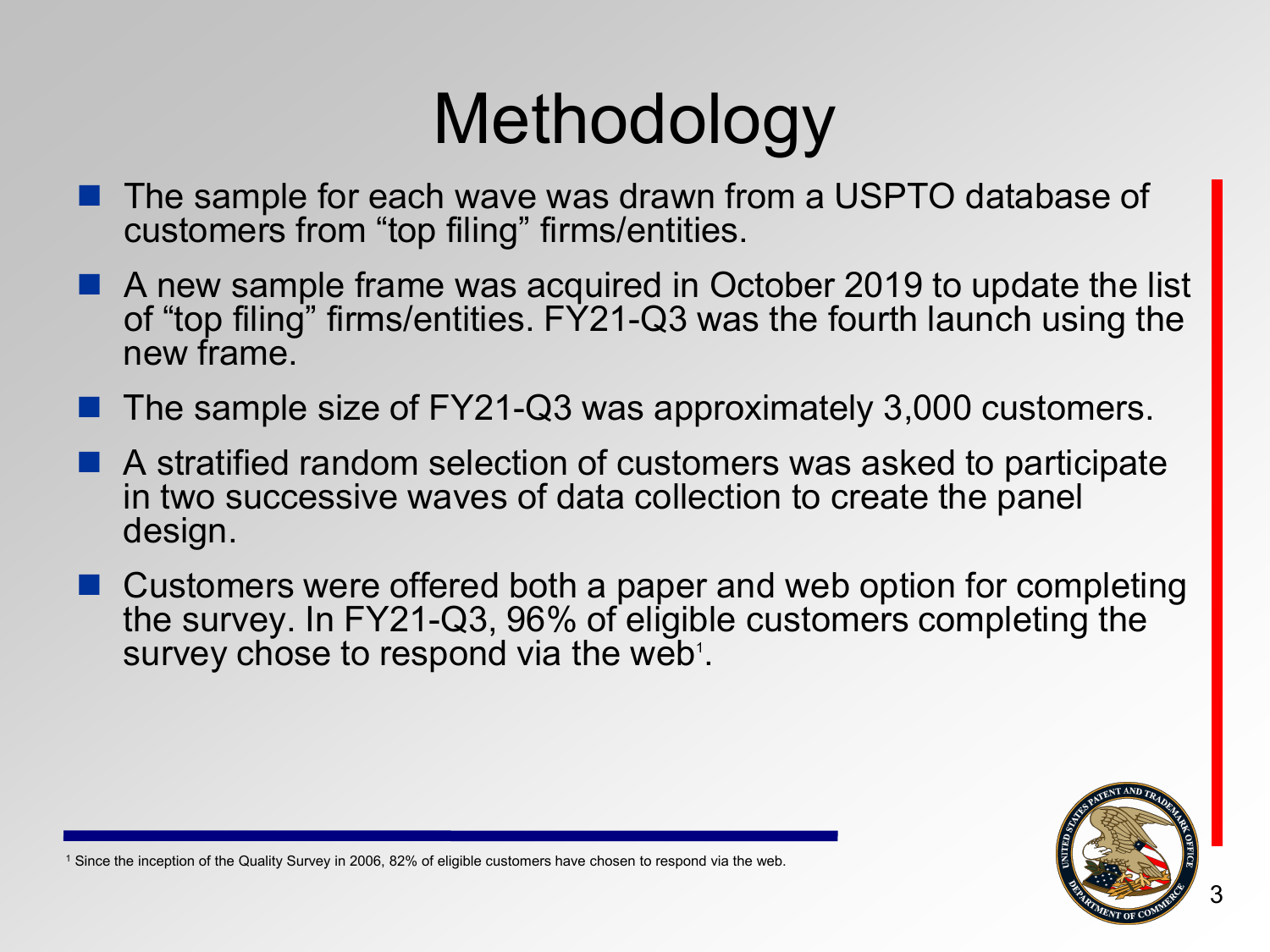# Main Findings

- In FY21-Q3, customers' ratings of overall examination quality remained positive. There was a significant increase in ratings of overall examination quality where ratings of "good" or "excellent" increased from 57% to 65%, and ratings of "poor" or "very poor" non-significantly increased from 3% to 6% [Slide 22]. There were non-significant increases in perceived change in overall examination quality [Slide 26].
- Customers reported that the extent to which patent examiners adhere to rules and procedures was greatest for "citing appropriate prior art" and "treating all claims." [Slide 6].
- The majority of customers reported *Correctness, Clarity*, and *Consistency* "most/all the time" for most rejection types (102, 103, 112a & 112b), with the exception of 101 rejections where rating were lower. [Slide 11].
- For quality of prior art, customers in the chemical field (1%) were significantly less likely to report "poor/very poor" quality than those in the mechanical (7%) or instruments (9%) fields. For overall examination quality, customers in the instruments field (74%) were more likely to report "good/excellent" than in the mechanical field (59%). Customers in the chemical (2%) and electrical field (3%) were significantly less likely to report "poor/very poor" than those in the mechanical (8%) or instruments (10%) fields. [Slides 21 & 24].
- For 101 rejections, customers in the chemical fields reported highest ratings for *Correctness*, *Clarity and Consistency* [Slide] 12]. For 103, 112a and 112b rejections, customers in the instruments field had the highest ratings for *Correctness*, *Clarity* and *Consistency* [Slides 14, 16 & 17]. For 102 rejections customers in all four technology fields had similarly high ratings for *Clarity and Consistency*, while the electrical and mechanical had the highest ratings for *Correctness* [Slide 13].
- The *Correctness, Clarity* and *Consistency* of 103 rejections had the highest correlations with overall examination quality relative to other types of rejections, whereas the *Clarity* and *Consistency* of 112(a) rejections, and *Clarity* of 112 (b) rejections had the lowest correlation with overall examination quality [Slide 19].
- When asked how patent examiners can improve their responses to applicants' arguments to help advance prosecution, respondents said to 1) Address all **arguments** and provide detailed explanations; 2) Initiate or encourage **interviews** more often; 3) Address all elements of the **claim** and improve clarity; 4) Improve adherence and consistency (across examiners and groups) with **MPEP,** especially regarding **101**; and 5) Provide guidance (**recommendations** and **suggestions**) on paths to allowance [Slide 28].

4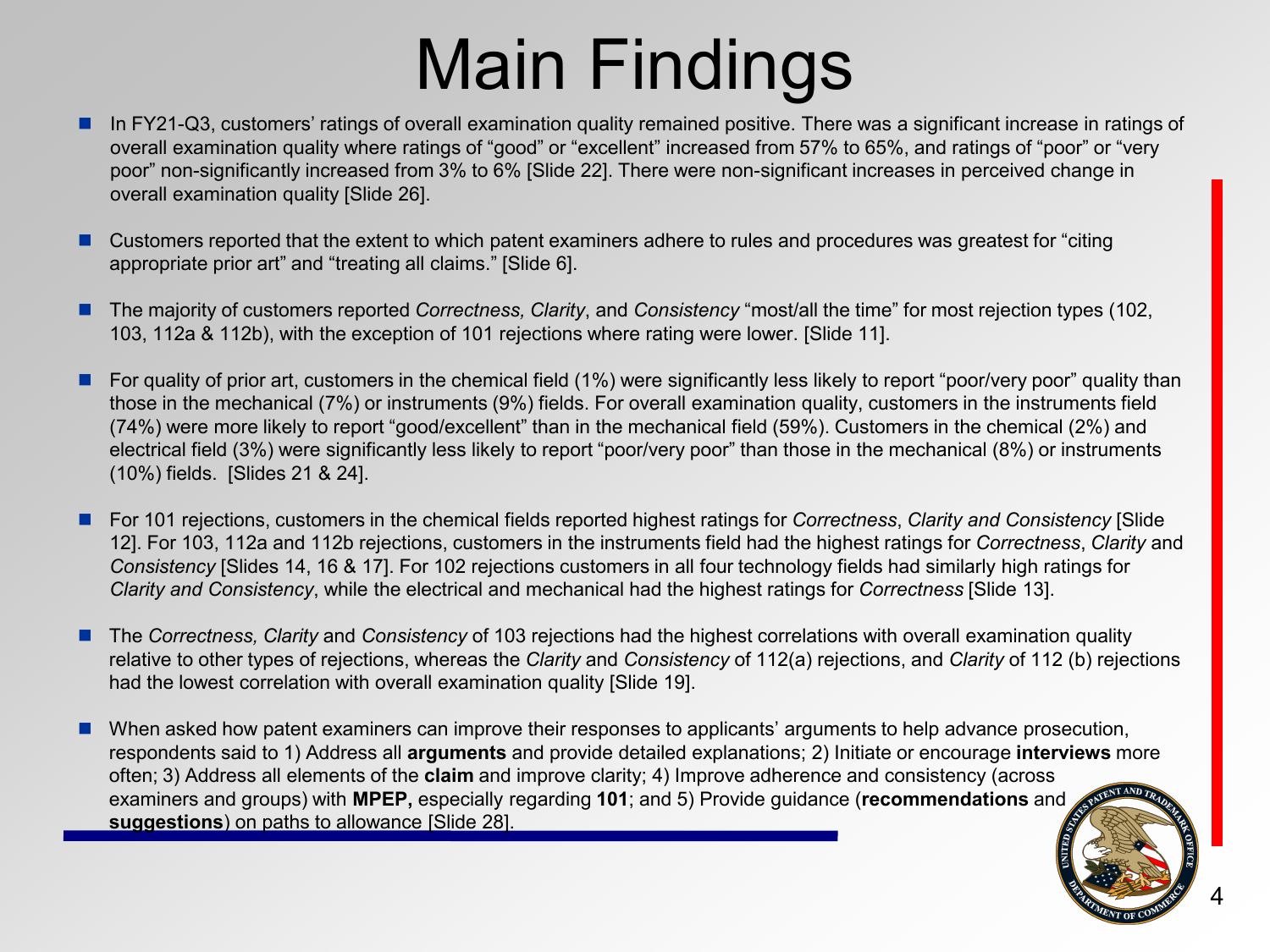# USPTO Adherence to Rules and Procedures

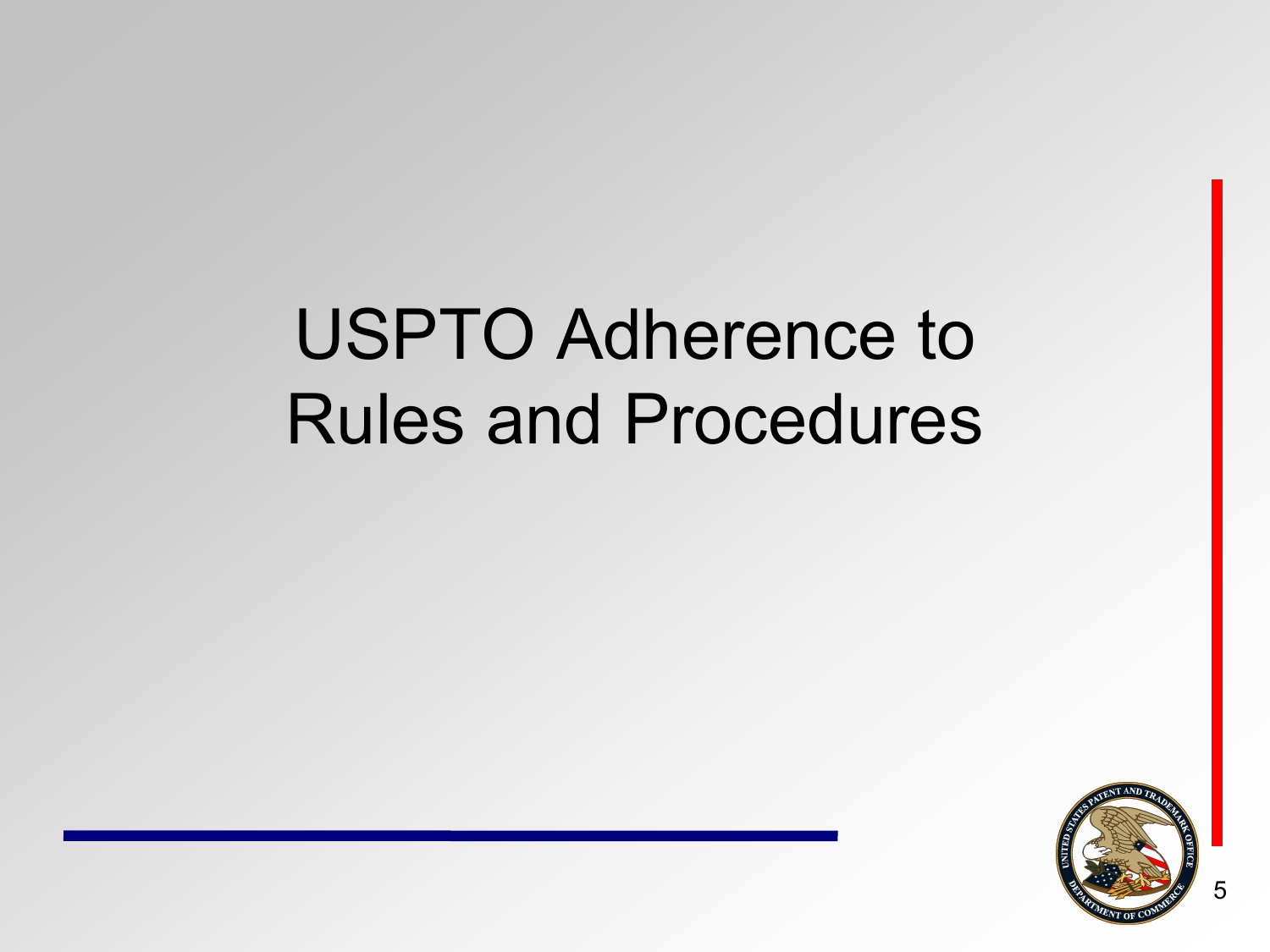#### **Q4: Extent to Which Patent Examiners Adhere to Rules and Procedures (Percent reporting "large extent")**



"substantially addressing your responses to Office Actions" are significant.

Note 1: For FY21-Q3, when "large extent" responses are compared across items 4a-4e, all comparisons are statistically significant at p<.001 except 4a vs. 4b, 4c vs. 4e, and 4d vs. 4e which are not significantly differ.

Note 2: The typical confidence interval for these data is  $\pm$  5.71%.

6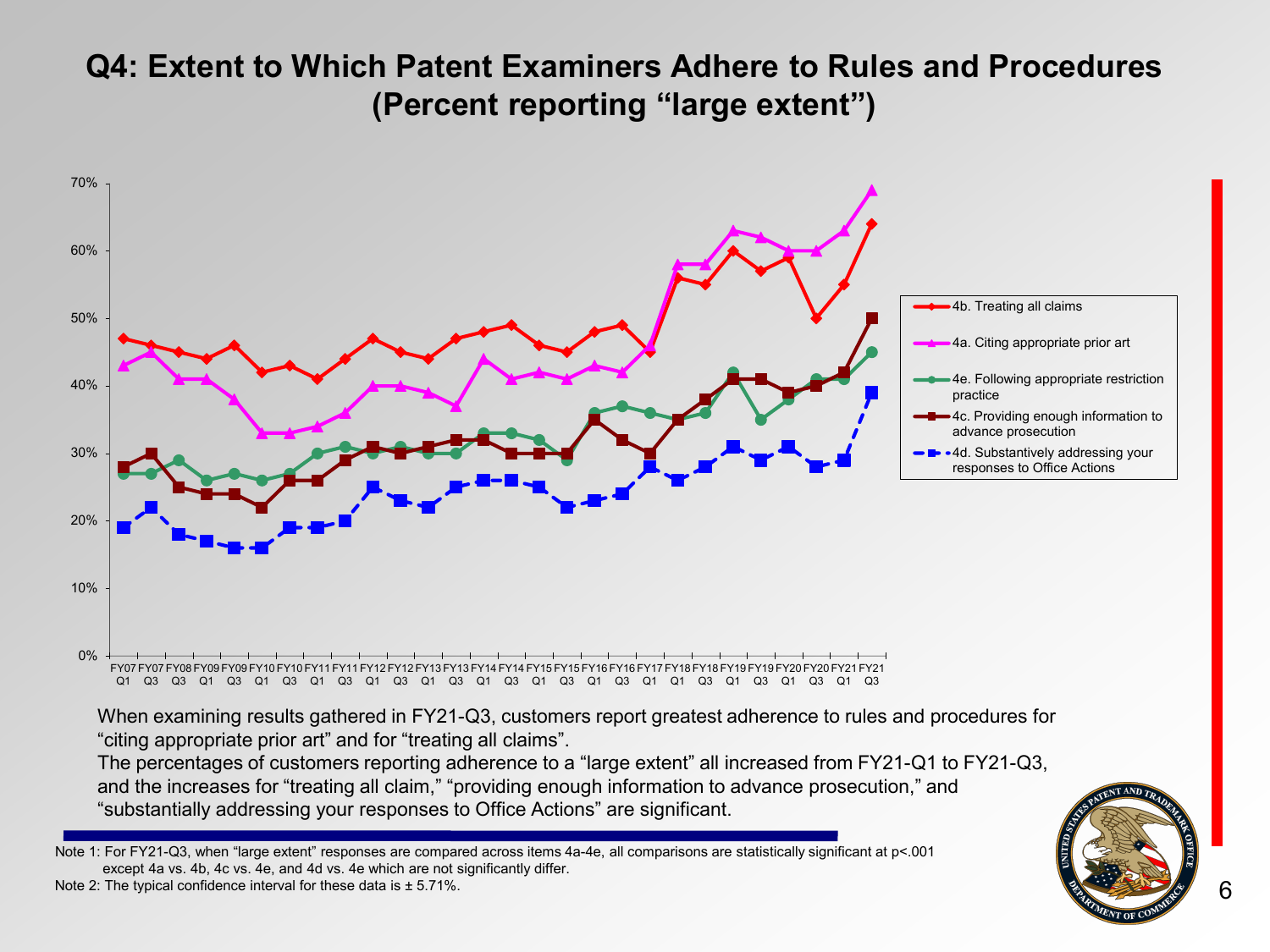#### **Q4: Extent to Which Patent Examiners Adhere to Rules and Procedures**



Among the customers that had communicated with USPTO Examiners in the past 3 months, the vast majority reported that Examiners cited appropriate prior art, treated all claims, provided enough information to advance prosecution, and substantively addressed responses to Office Actions to a "moderate" or "large" extent. Although still the majority, a slightly smaller proportion reported the Examiners followed appropriate restriction practice to a "moderate" or "large" extent.

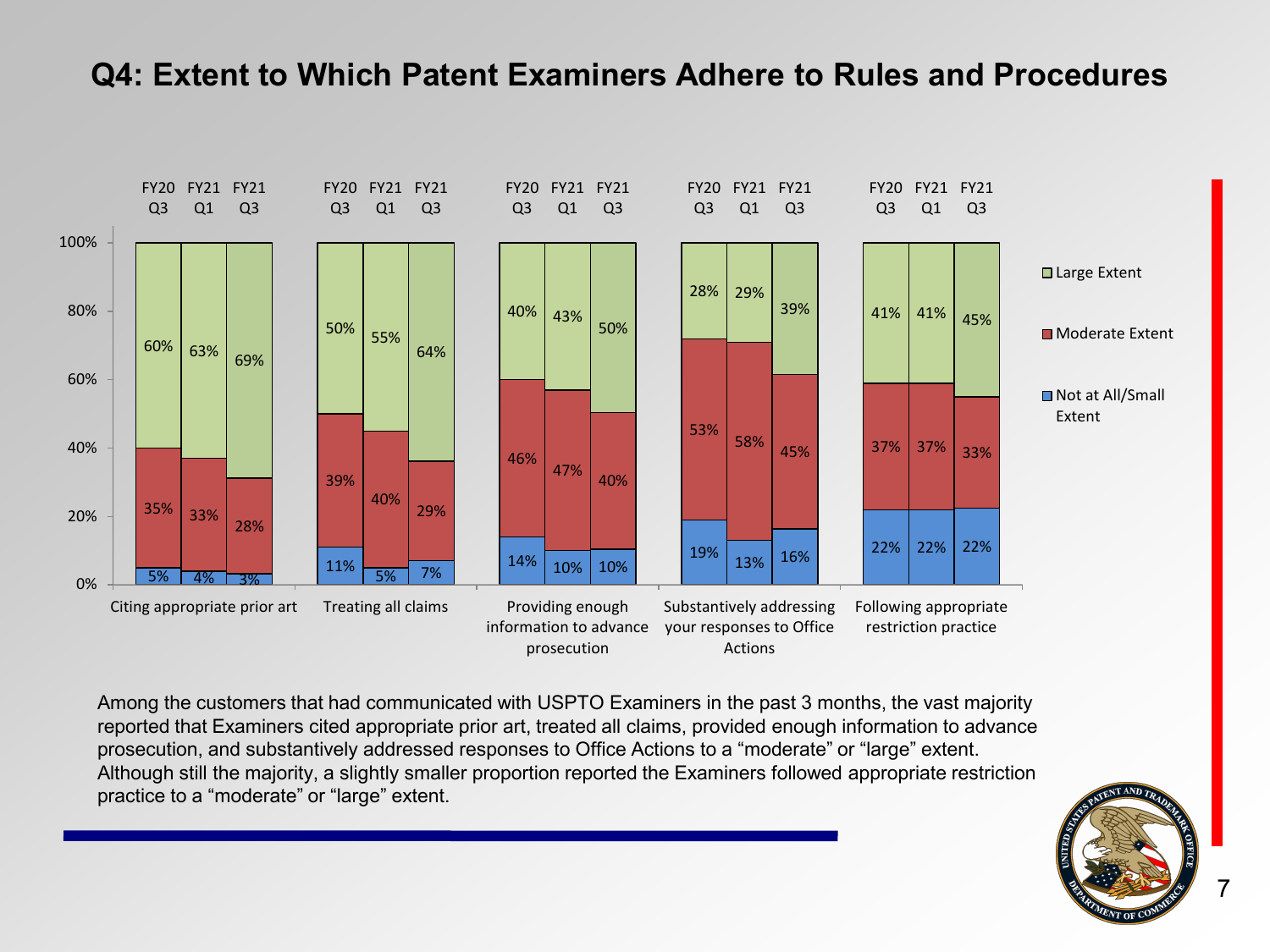#### **Q4d by Overall Examination Quality (Q11)**



Among the respondents who reported the examiners were able to substantively address responses to Office Actions "not at all" or to a "small extent" (17%), the majority reported the overall examination quality as fair (10%), and a smaller portion reported good/excellent (4%), or poor/very poor  $(3%)$ .

Among the respondents who reported examiners were able to substantively address responses to Office Actions to a "moderate extent" (44%), most reported the overall examination quality as good/excellent (25%) followed by fair (17%). A very small portion reported poor/very poor (2%).

Among the respondents who reported examiners were able to substantively address responses to Office Actions to a "large extent" (39%), most reported the overall examination quality as good/excellent (36%). A smaller portion reported fair (3%).

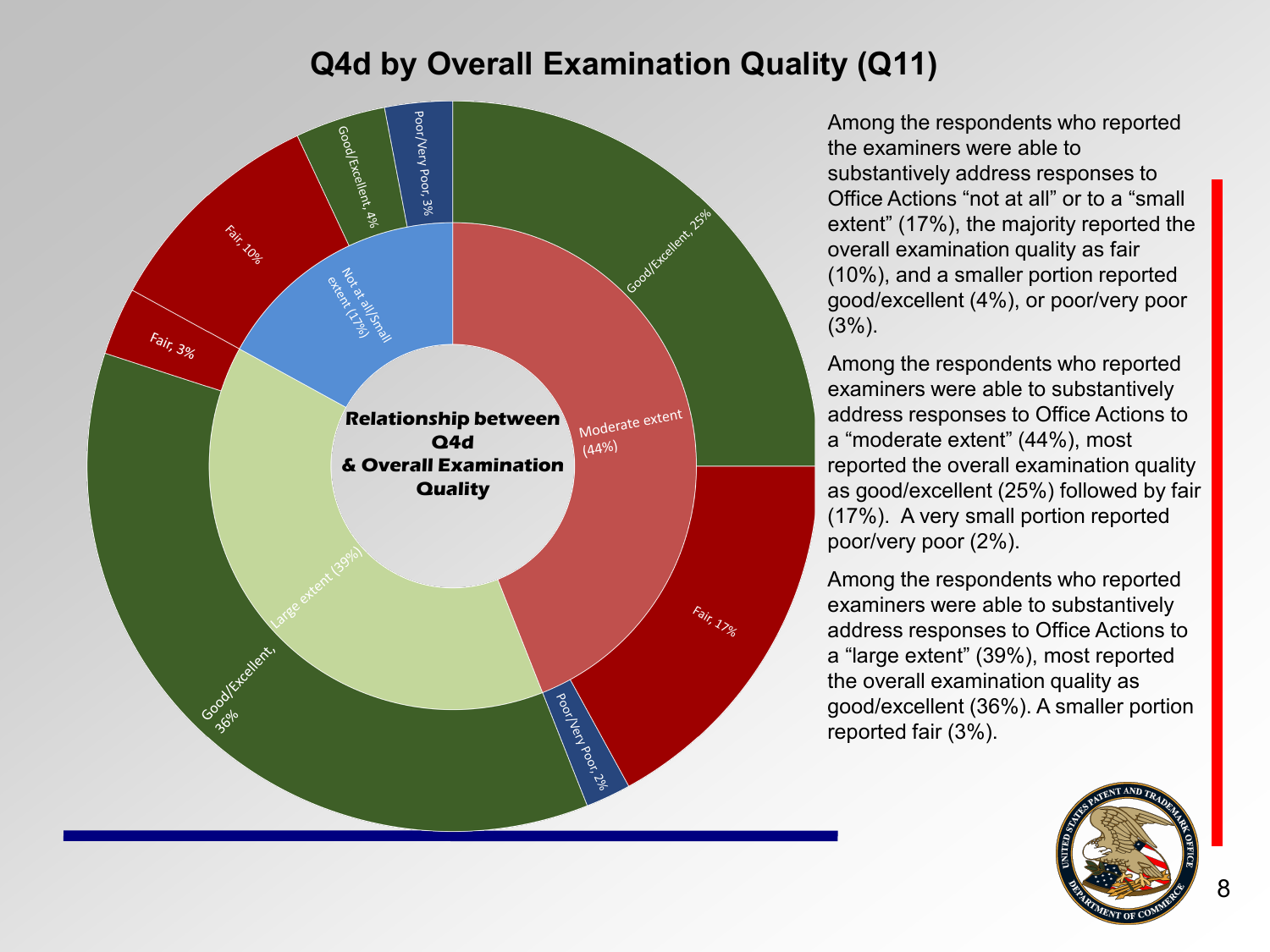#### **Q4d by Overall Examination Quality (Q11)**



For the respondents who reported the examiners were able to substantively address responses to Office Actions "not at all" or to a "small extent", the majority reported the overall examination quality as fair (58%), and a smaller portion reported good/excellent (23%), or poor/very poor (19%).

For the respondents who reported examiners were able to substantively address responses to Office Actions to a "moderate extent", most reported the overall examination quality as good/excellent (56%) followed by fair (39%). A small portion reported poor/very poor (5%).

For the respondents who reported examiners were able to substantively address responses to Office Actions to a "large extent," most reported the overall examination quality as good/excellent (93%). A smaller portion reported fair (7%).



9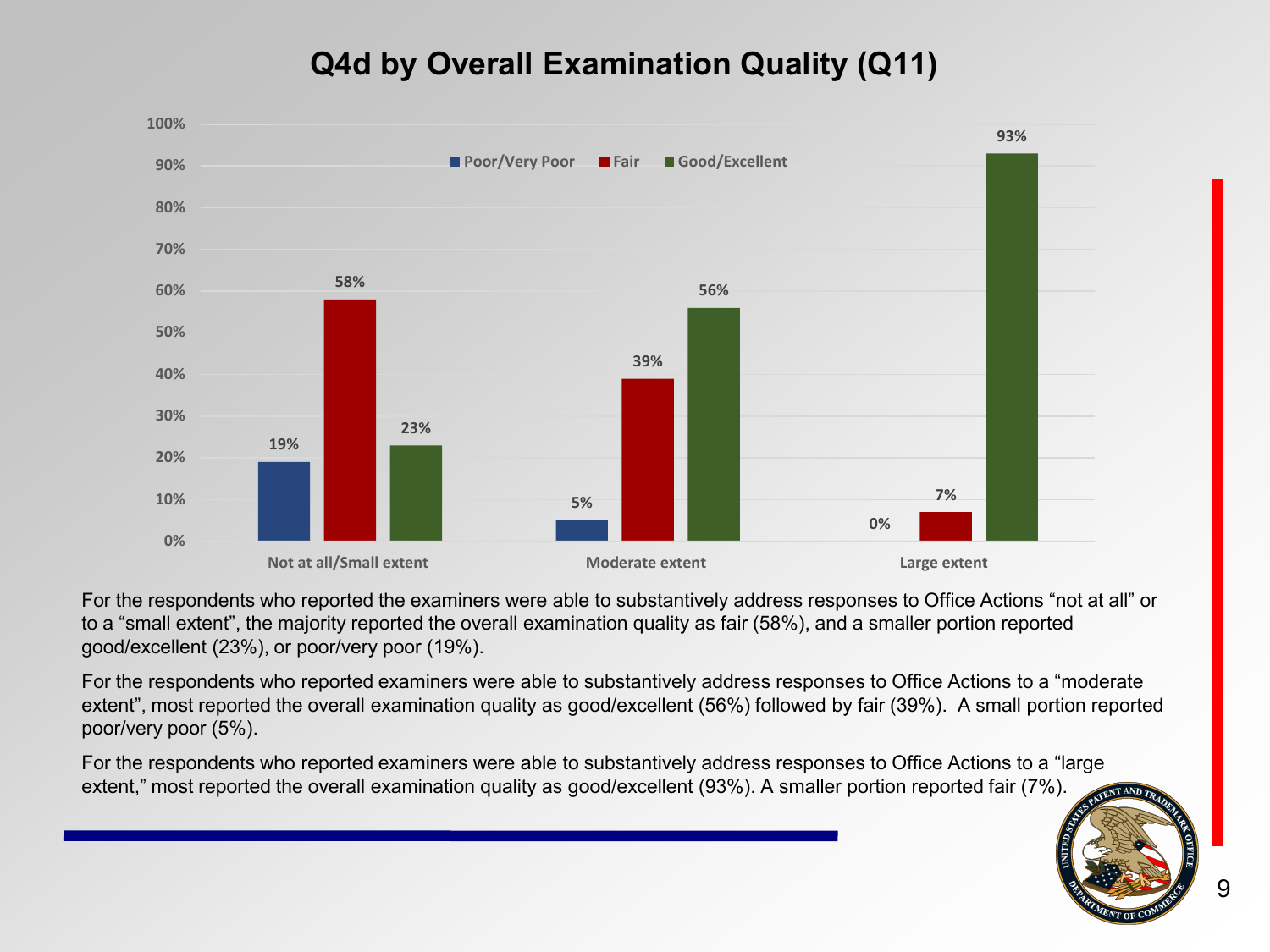### Correctness, Clarity & Consistency of Rejections

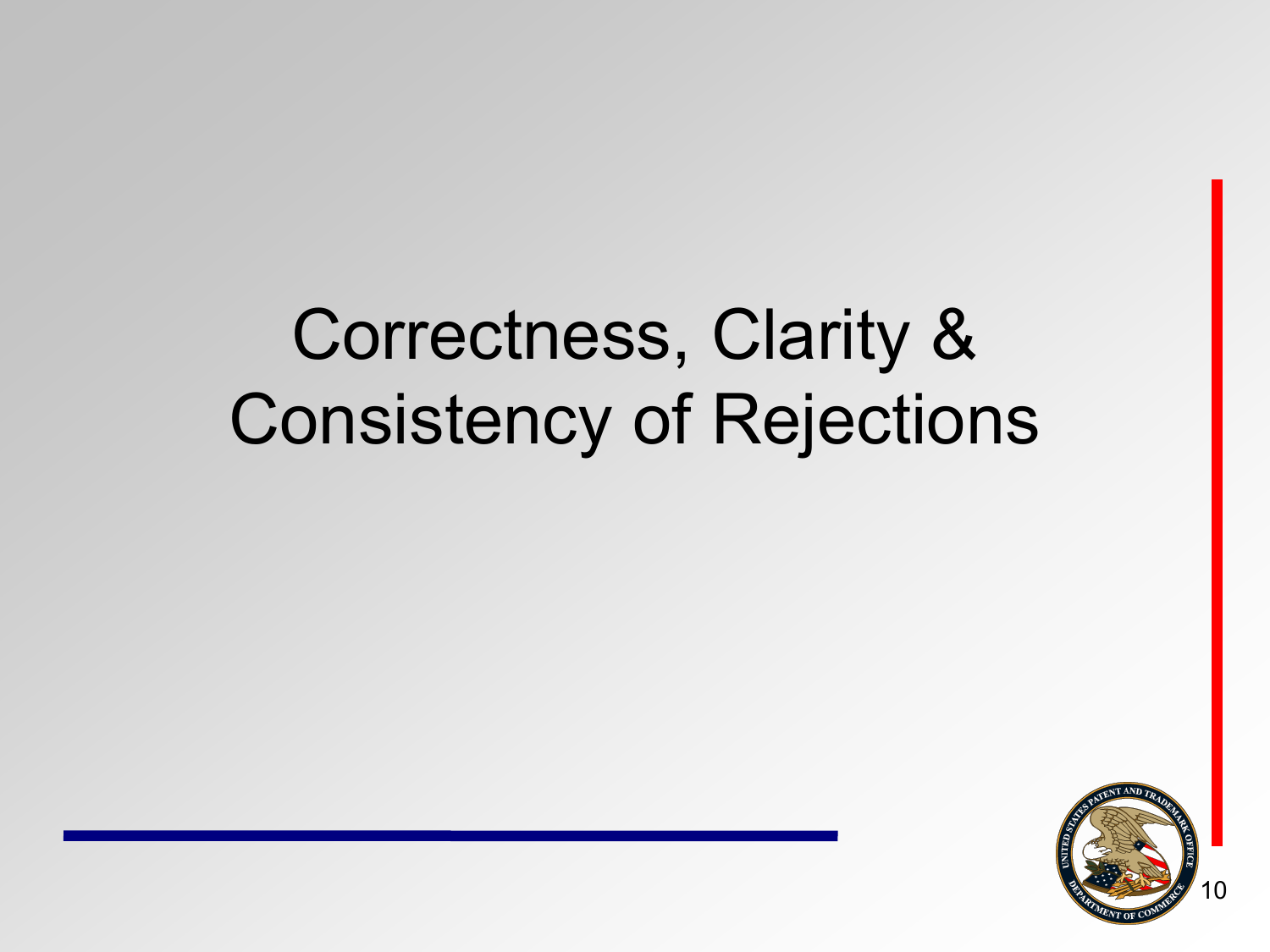#### **Q5-Q9: Frequency of Correctness, Clarity, and Consistency of 35 U.S.C. Rejections**



In FY21-Q3, customers who received 102 rejections and 112b rejections were most likely to report that those rejections were reasonable in terms of Correctness, Clarity and Consistency "most" or "all" of the time, relative to other types of rejections. Those who received 101 rejections were least likely to report that the rejections were reasonable in terms of Correctness, Clarity, and Consistency "most" or "all" of the time.

Across all rejection types customers were most likely to report reasonableness in terms of Clarity, relative to Correctness and Consistency.

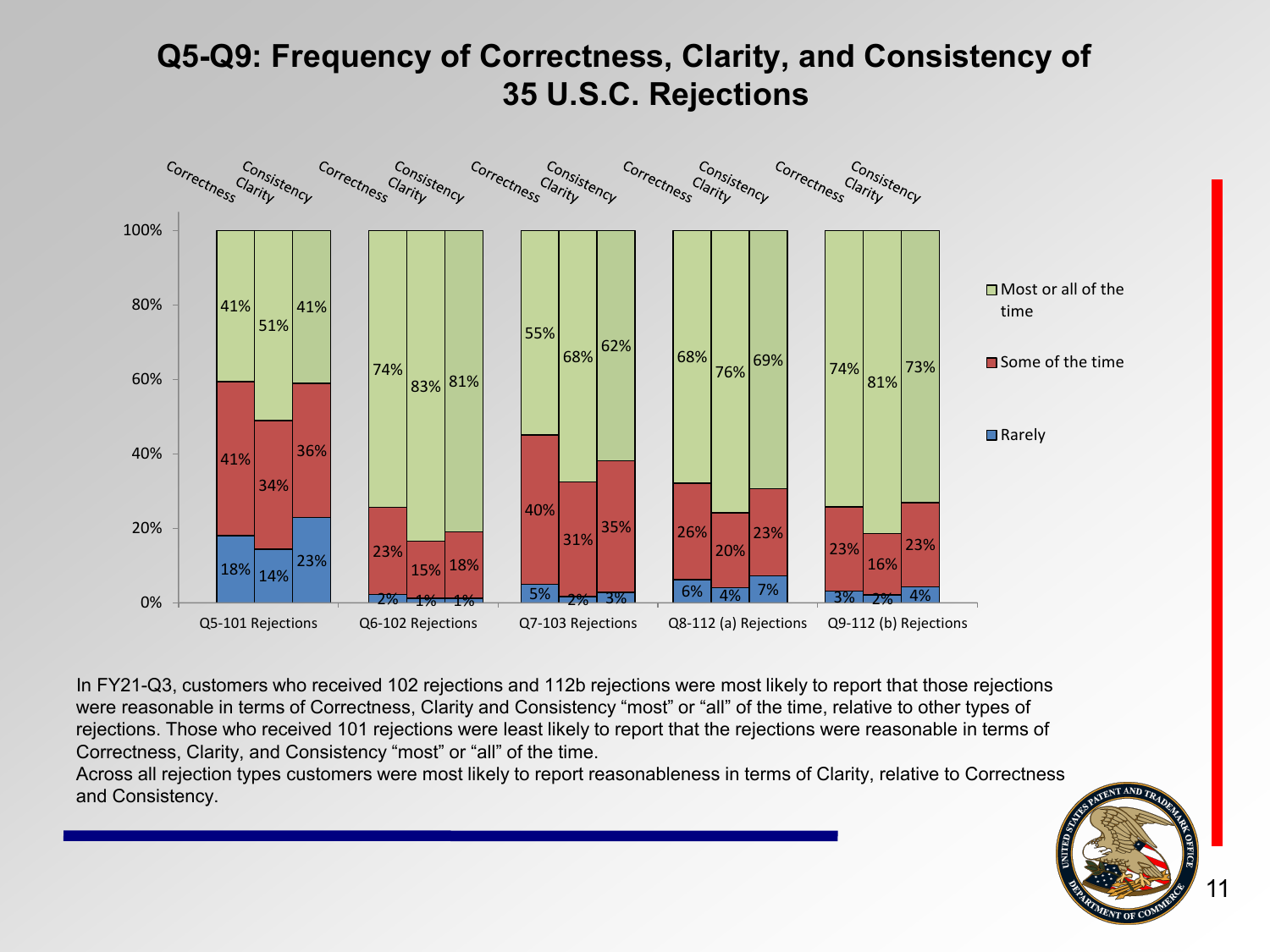#### **Q5: Correctness, Clarity, and Consistency of 101 Rejections (Percent reporting "most" or "all of the time") by Technology Field**



In FY21-Q3, for 101 rejections, the proportion of customers reporting Correctness "most/all of the time" was the highest in the chemical field (56%), medium in the instruments field (51%), and lower in mechanical (35%) and electrical (30%) fields. The differences between the chemical and the electrical and mechanical fields, and the difference between the electrical and instruments field are significant. The remaining differences are not significant.

The proportion reporting Clarity "most/all of the time" was highest in the chemical field (62%), followed by the mechanical field (52%), instruments field (49%), and electrical field (45%). The chemical filed is significantly higher than the electrical field.

The proportion of customers reporting Consistency "most/all of the time" was highest in the chemical field (53%), followed by the mechanical field (45%), instruments field (42%), and electrical field (31%). The chemical field and mechanical fields are both significantly higher than the electrical field.

12

Note: For Correctness of rejection, chemical vs. electrical (p<.0001), chemical vs. mechanical (p=0.0122), electrical vs. instruments (p=0.0154). For Clarity of rejection, chemical vs. electrical (p=0.0105). For Consistency of rejection, chemical vs. electrical (p=0.0003), electrical vs. mechanical (p=0.0371).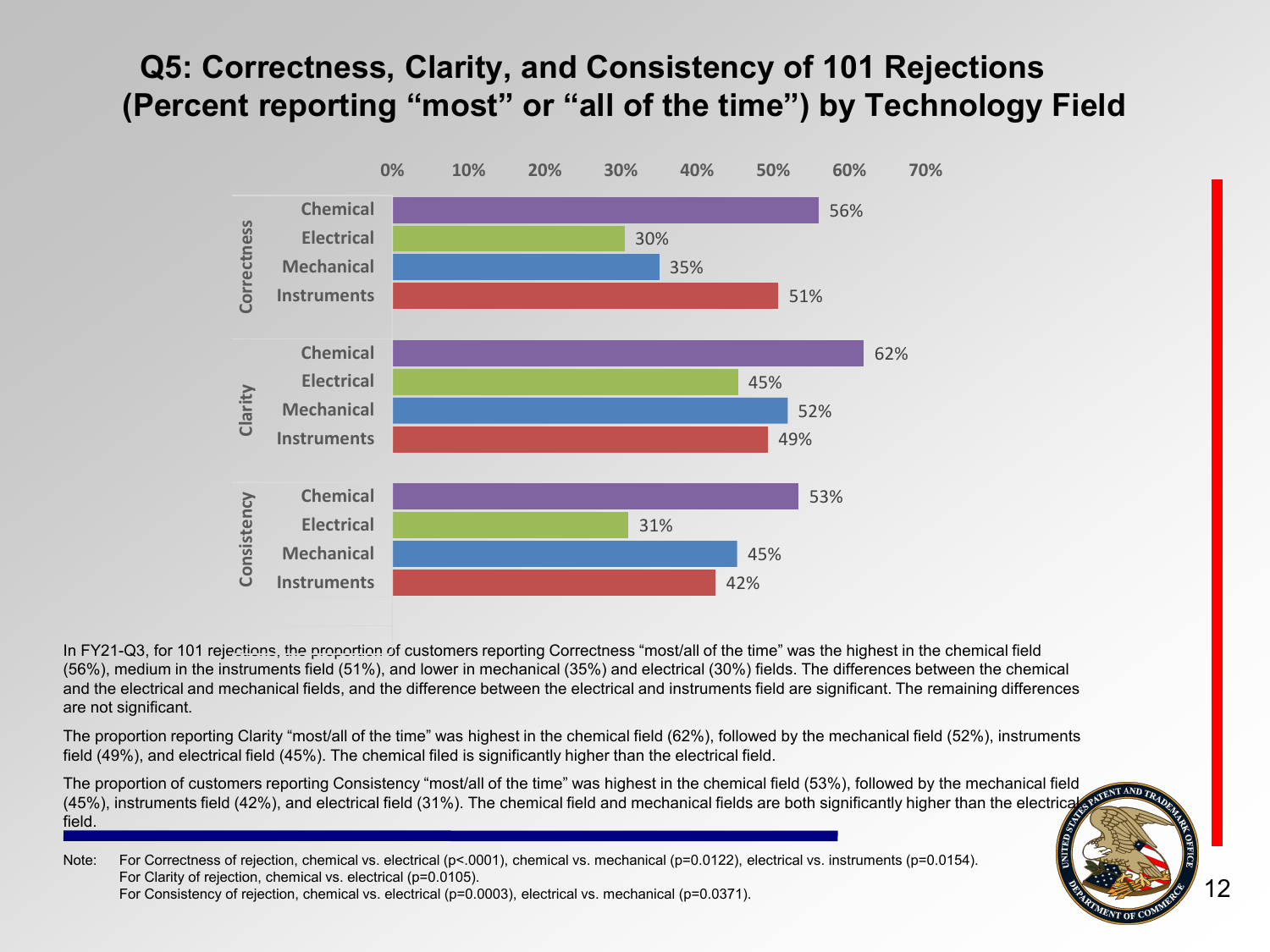#### **Q6: Correctness, Clarity, and Consistency of 102 Rejections (Percent reporting "most" or "all of the time") by Technology Field**



In FY21-Q3, for the 102 rejections, the proportions of customers reporting Correctness "most/all of the time" was higher in the mechanical (79%) and electrical fields (78%), than the instruments field (70%) and chemical field (66%). The electrical and mechanical fields are significantly higher than the chemical field.

The proportion of customers reporting Clarity "most/all of the time" was non-significantly lower in the chemical field (81%), compared with the other three fields: electrical field (85%), mechanical (84%), and instruments (85%) fields.

The proportion of customers reporting Consistency "most/all of the time" was highest in the instruments field (85%), followed by the electrical field (81%), mechanical field (82%), and chemical field (79%). None of the differences are significant.



Note: For Correctness of rejection, chemical vs. electrical (p=0.0101), and chemical vs. mechanical (p=0.018).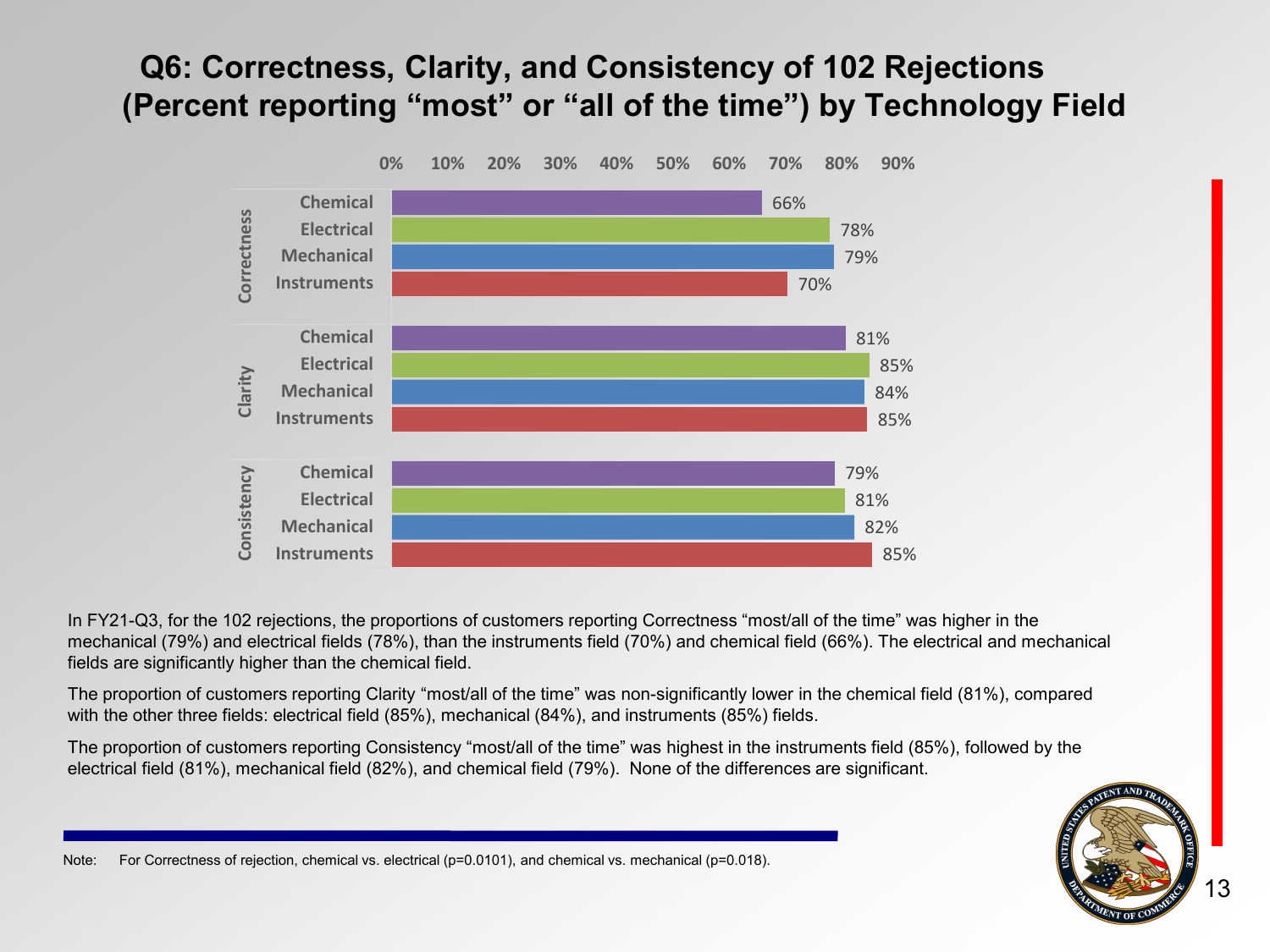#### **Q7: Correctness, Clarity, and Consistency of 103 Rejections (Percent reporting "most" or "all of the time") by Technology Field**



In FY21-Q3, for the 103 rejections, customers in the Instruments field were most likely to report Correctness, Clarity and Consistency "most/all of the time" as compared to those in the electrical, mechanical and instruments fields. Specifically the proportion of customers reporting Correctness "most/all of the time" was the highest in the instruments field (65%), followed by electrical field (57%), and lowest in chemical (53%) and mechanical fields (50%). None of the differences are statistically significant.

The proportion of customers reporting Clarity "most/all of the time" was the highest in the instruments field (76%), which was higher than the other three fields (chemical 64%, electrical 71% and mechanical 64%). None of the differences are statistically significant.

The proportion of customers reporting Consistency "most/all of the time" was the highest in the instruments field (69%), followed by the electrical field (66%), mechanical field (57%), and the chemical (56%). The proportion in the electrical field is significantly higher than that in the chemical field.

Note: For Consistency of rejection, chemical vs. electrical (p=0.0481).

14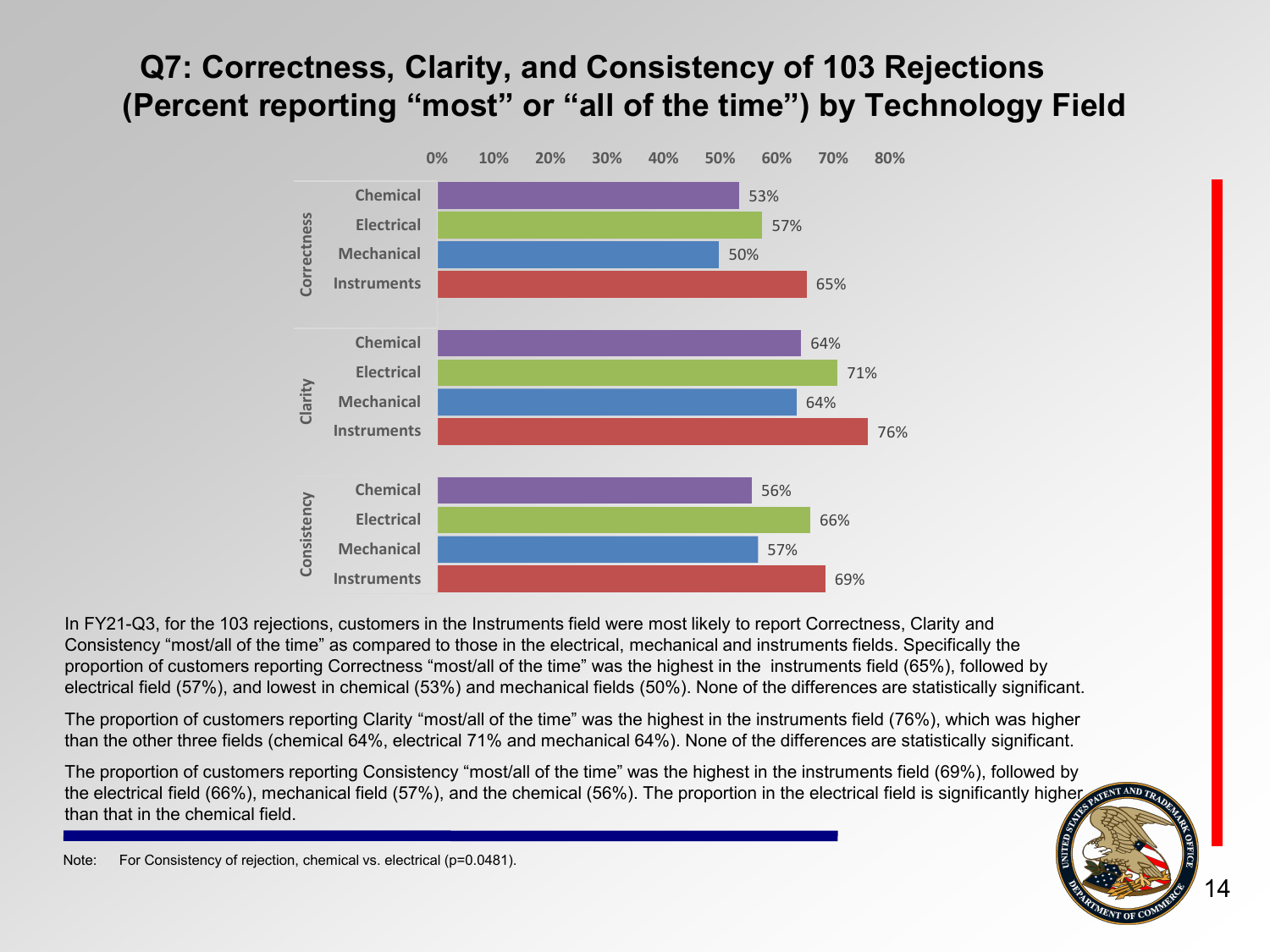#### **Q7a follow-up question: How often were the 103 Rejections reasonable in terms of correctness? (Sliding scale 0 – 100%)**



In FY21-Q3, after answering Question 7a about the reasonableness of 103 rejections in terms of correctness, respondents were asked to assign a percentage on a 0-100% scale, reflecting their previous answer (Rarely, Some of the time, Most of the time, or All of the time). The boxplots show the distributions of responses for each option in Q7a.

The weighted mean response among the respondents who selected "Rare" is around 19, with a standard error of 3.4. The median is around 16 with the lower quartile at 9 and upper quartile at 22.

The weighted mean response among the respondents who selected "Some of the time" is around 44, with a standard error of 1.4. The median is around 40 with the lower quartile at 32 and upper quartile at 50. There is one outlier response of 79.

The weighted mean response among the respondents who selected "Most of the time" is around 75, with a standard error of 1.1. The median is around 75 with the lower quartile at 69 and upper quartile at 84. There are a couple of outlier responses of 20 and 40.

The weighted mean response among the respondents who selected "All of the time" is around 97, with a standard error of 1.0. The median is around 98 with the lower quartile at 95 and upper quartile at 99. There is one outlier response of 75.

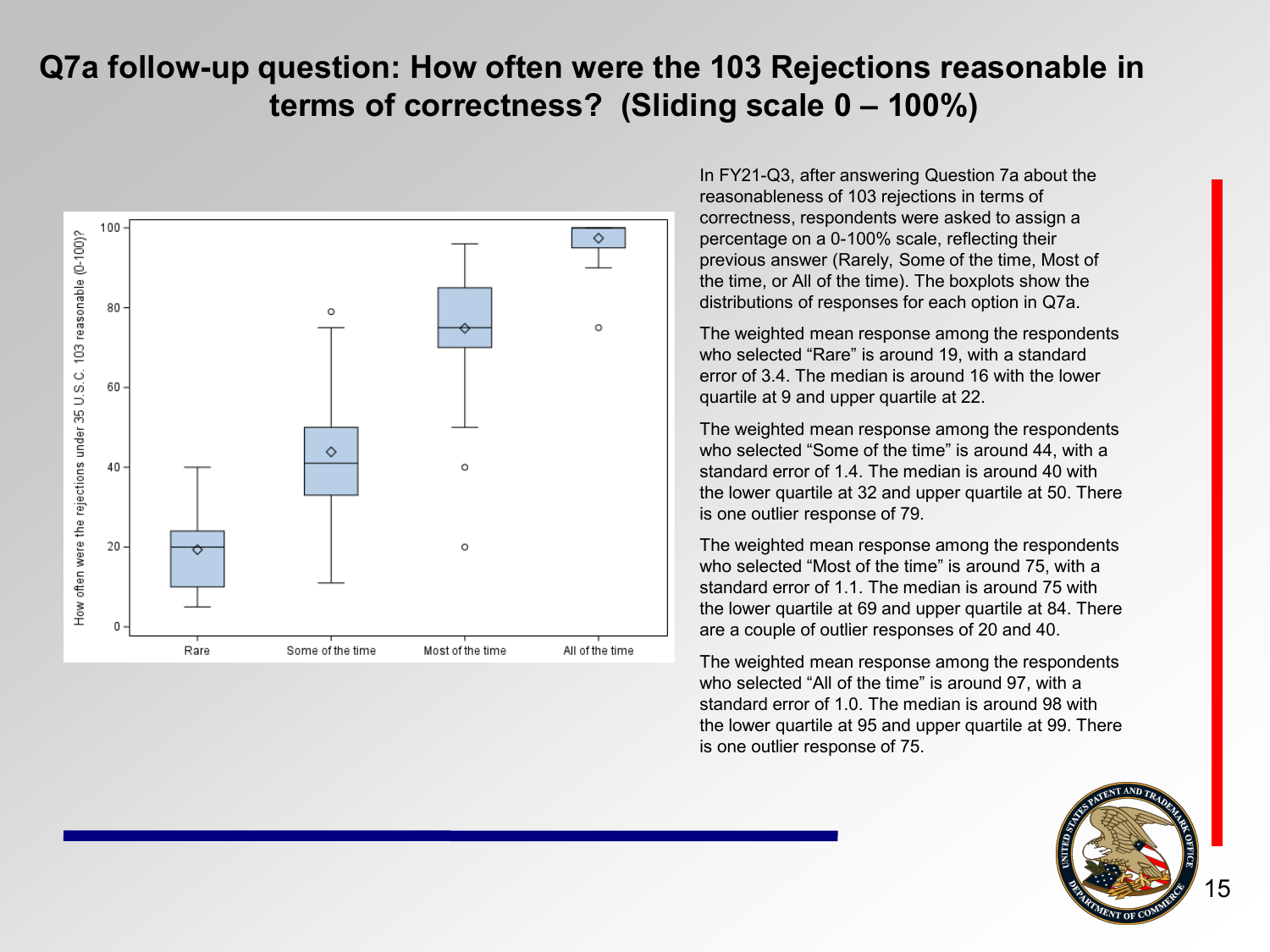#### **Q8: Correctness, Clarity, and Consistency of 112a Rejections (Percent reporting "most" or "all of the time") by Technology Field**



In FY21-Q3, for the 112a rejections, customers in the instruments field were most likely to report Correctness, Clarity and Consistency "most/all of the time" as compared to those in the chemical, electrical and mechanical fields. Specifically, the proportion of customers reporting Correctness "most/all of the time" was the highest in the instruments field (83%), followed by the mechanical (70%) and chemical field (67%), and significantly higher than the electrical field (64%).

The proportion of customers reporting Clarity "most/all of the time" was the highest in the instruments field (91%), followed by the mechanical field (82%). Both are significantly higher than the electrical (71%) and chemical field (69%).

The proportion of customers reporting Consistency "most/all of the time" was highest in the instruments field (86%), followed by the mechanical field (76%). Both are significantly higher than the electrical (65%) and chemical (61%) fields.

Note: For Correctness of rejection, electrical vs. instruments (p=0.0134).

For Consistency of rejection, chemical vs. mechanical (p=0.0099), chemical vs. instruments (p=0.0023), electrical vs. mechanical (p=0.0478), electrical vs. instruments (p=0.0077).



For Clarity of rejection, chemical vs. mechanical (p=0.0194), chemical vs. instruments (p=0.0032), electrical vs. mechanical (p=0.0305), electrical vs. instruments (p=0.0046).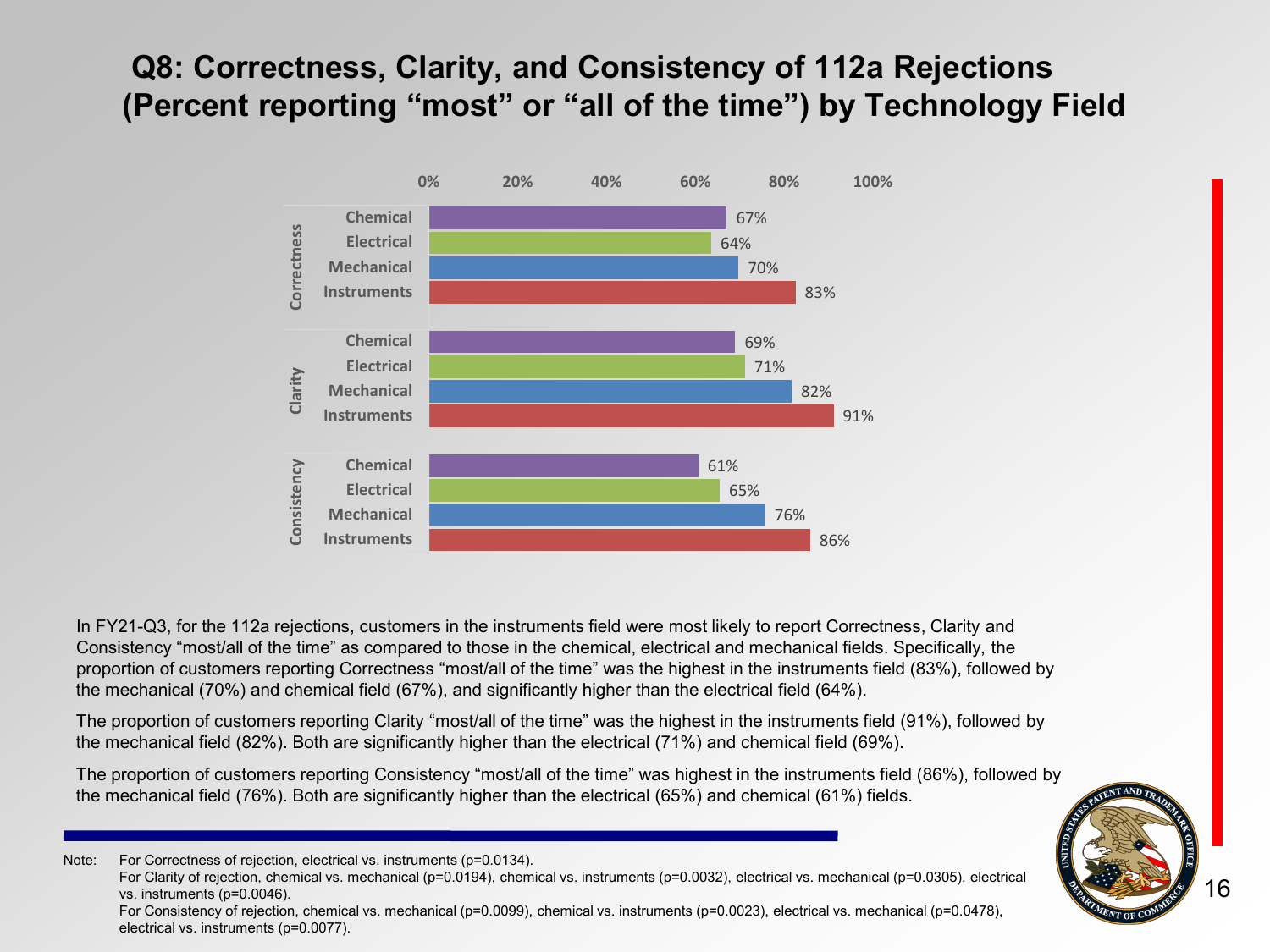#### **Q9: Correctness, Clarity, and Consistency of 112b Rejections (Percent reporting "most" or "all of the time") by Technology Field**



In FY21-Q3, for the 112b rejections, customers in the instruments field were most likely to report Correctness, Clarity and Consistency "most/all of the time" as compared to those in the chemical, electrical and mechanical fields. Specifically, the proportion of customers reporting Correctness "most/all of the time" was highest in the instruments field (89%), followed by the chemical field (76%). The instruments field is significantly higher than the electrical (73%) and mechanical (67%) field.

The proportion of customers reporting Clarity "most/all of the time" was the highest in the instruments field (94%), significantly higher than the chemical (80%), mechanical (81%) and electrical (78%) fields.

The proportion of customers reporting Consistency "most/all of the time" was the highest in the instruments field (87%), significantly higher than the chemical (73%), electrical (71%) and mechanical (68%) fields.

Note: For Correctness of rejection, electrical vs. instruments (p=0.0153), mechanical vs. instruments (p=0.0024). For Clarity of rejection, instruments vs. chemical (p=0.0216), instruments vs. electrical (p=0.0088), instruments vs. mechanical (p=0.0224). For Consistency of rejection, instruments vs. chemical (p=0.0427), instruments vs. electrical (p=0.019), instruments vs. mechanical (p=0.0085).

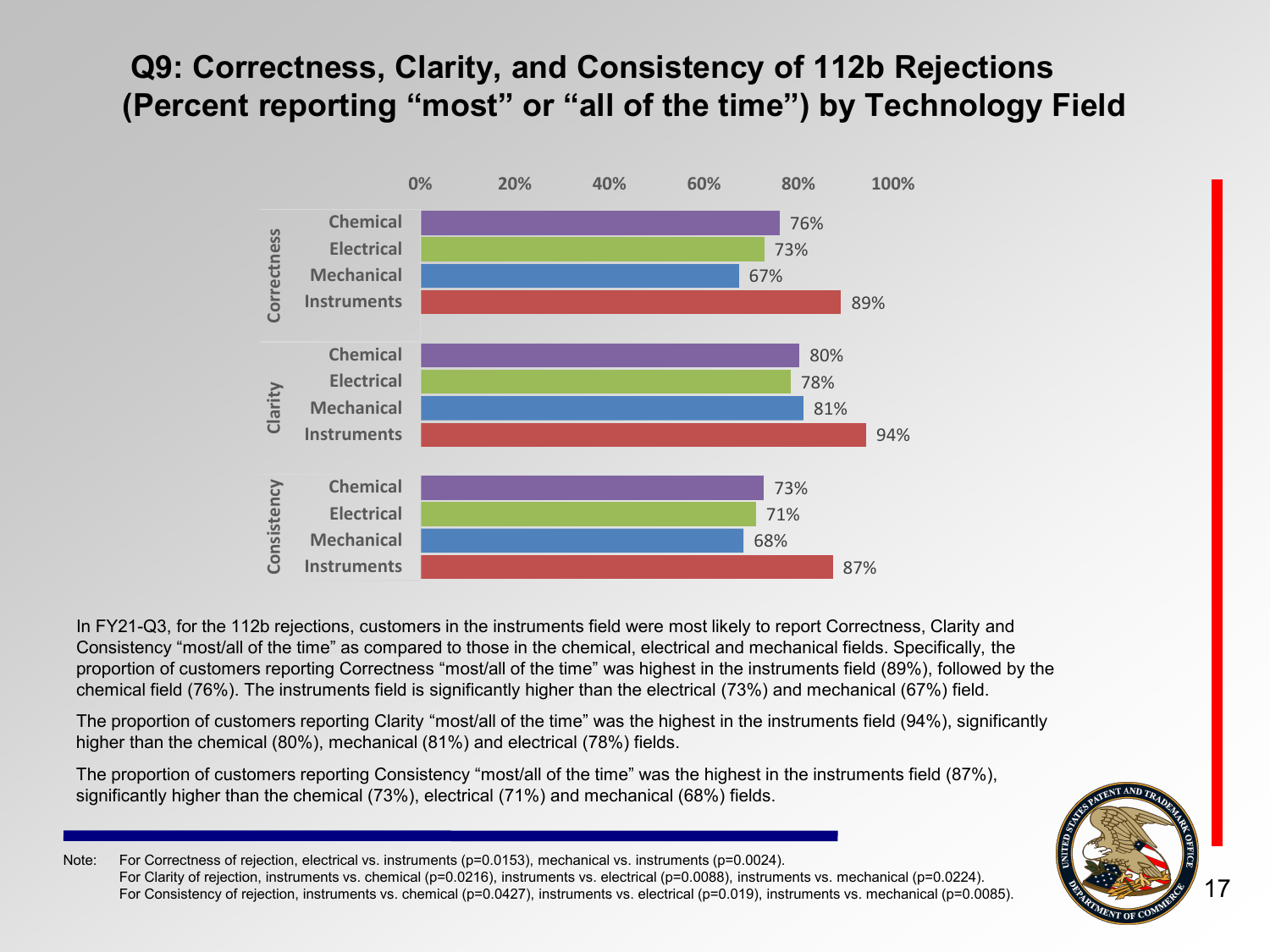# Overall Examination Quality & Search Quality

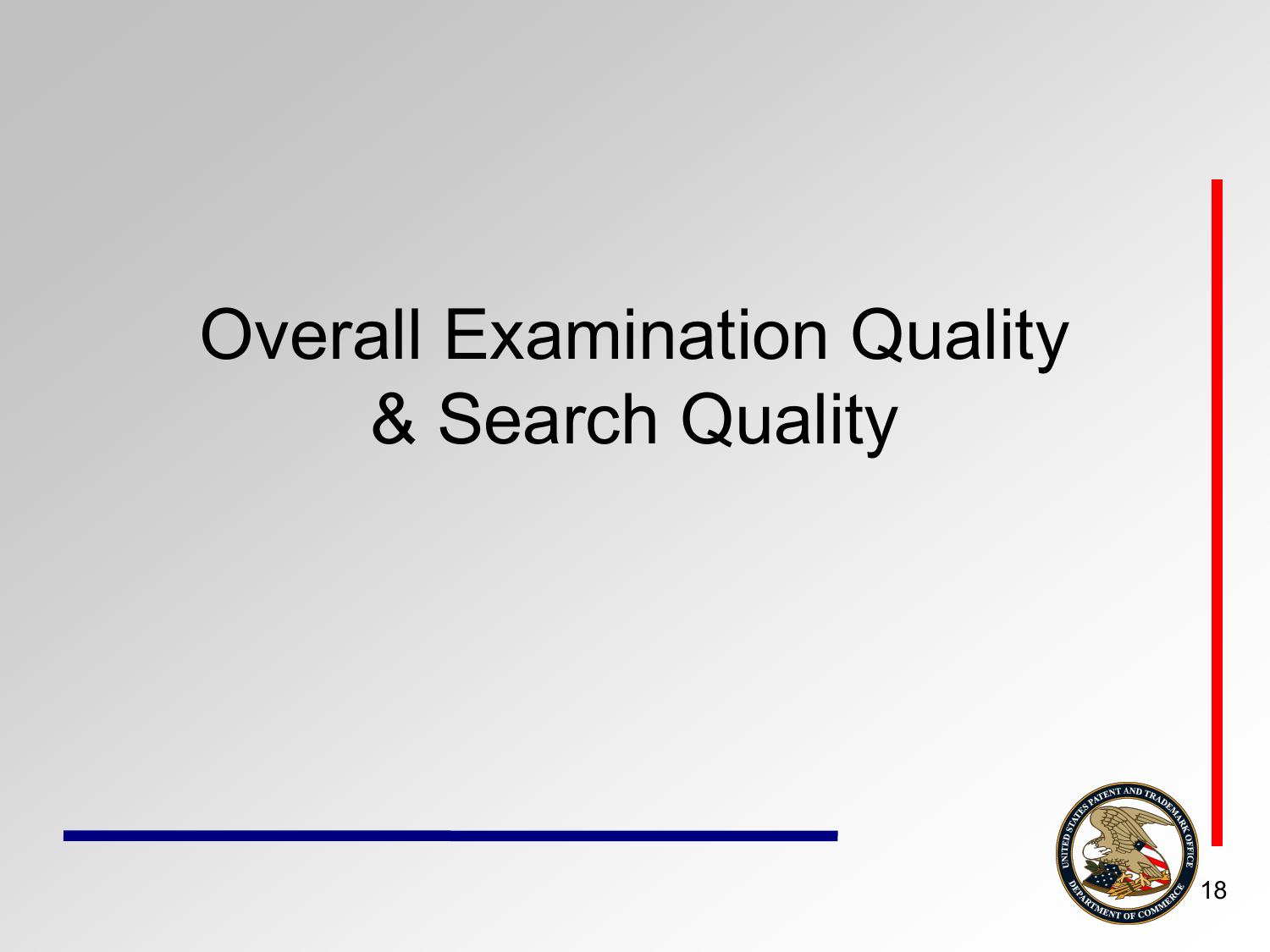#### **Correlations of Correctness, Clarity, and Consistency of Rejections (Q5-Q9) with Overall Examination Quality (Q11) - Ranking**





Polychoric correlations between overall examination quality (Q11) and each of the rejection factors were calculated and ranked from the highest to the lowest.

In general, the 103 rejections were found to have the highest correlations with overall examination quality, with all aspects of 103 rejections most highly correlated with overall examination quality.

Ratings of 112(a) rejections (all three aspects, Correctness, Clarity, and Consistency) and 112(b) Clarity were found to have the lowest correlations with overall examination quality.



Note: The polychoric correlation measures the correlation between the two latent variables embedded under the two ordered variables (i.e. 5-category overall examination quality, 4-point rejection items), ranging from -1 to 1, with higher correlation indicating stronger correlation.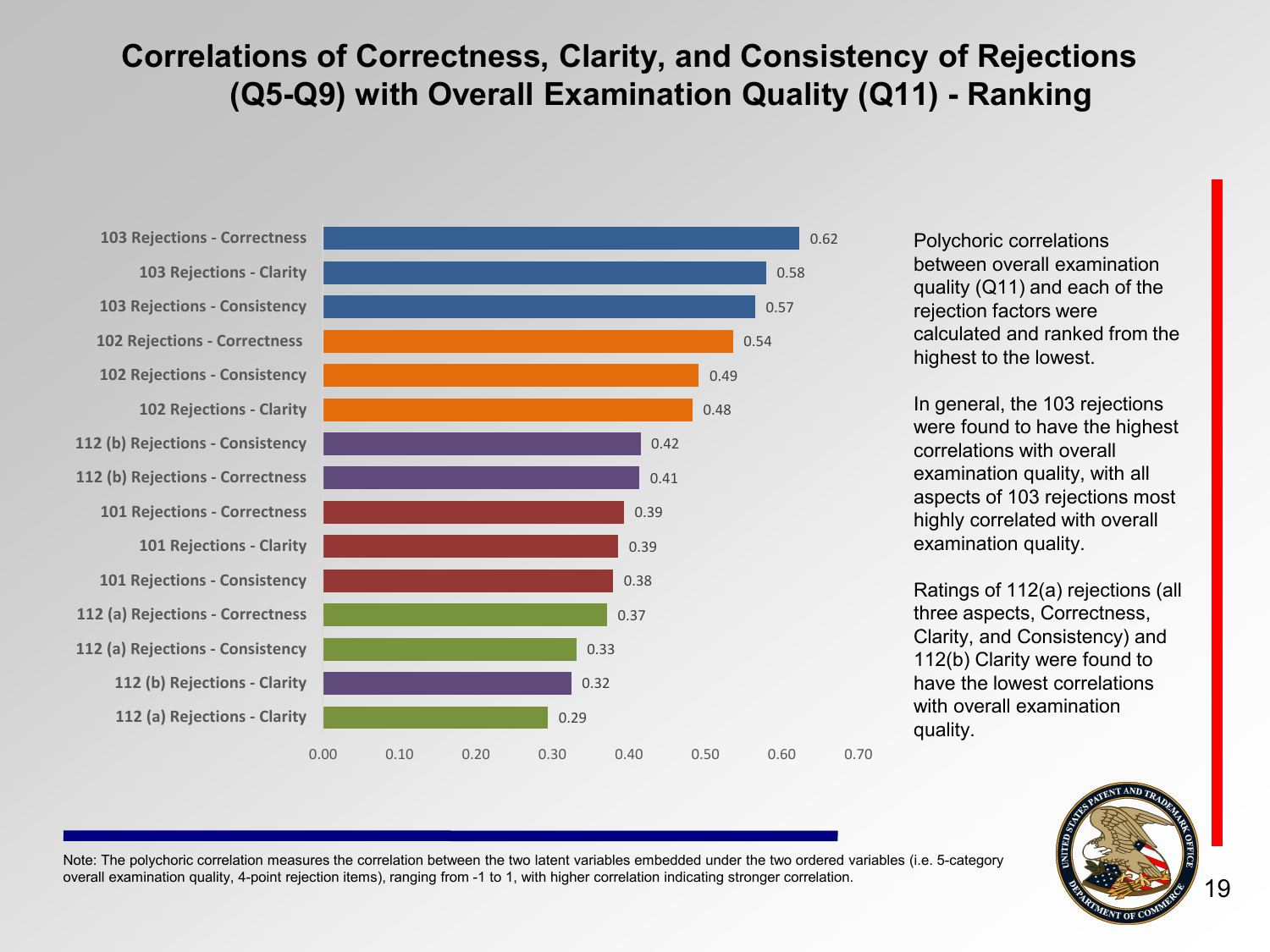#### **Odds Ratio of the Correctness of Rejections (Q5-Q9) against the Overall Examination Quality (Q11)**



Weighted logistic regressions were conducted with the dichotomized Overall Examination Quality (Q11) as outcome (1=Good/Excellent, 0=Fair/Poor/Very Poor), and the dichotomized Correctness of rejection as predictors (1=Most/All the time; 0=Some time/Rarely). One weighted logistic regression was modeled for each of the rejections (Q5-Q9). The odds ratios of the estimates were ranked from the highest to the lowest.

The 103 rejections were found to have the highest odds ratio against Overall Examination Quality. That is, if a respondent rated the 103 rejections to be correct "most/all the time", the respondent is 8.6 times more likely to rate the Overall Examination Quality as good/excellent.

The 112(b) rejections were found to have the lowest odds ratio (3.03) compared with other rejections.



Note: replicate weights with jackknife estimation were used in the weighted logistic regression models.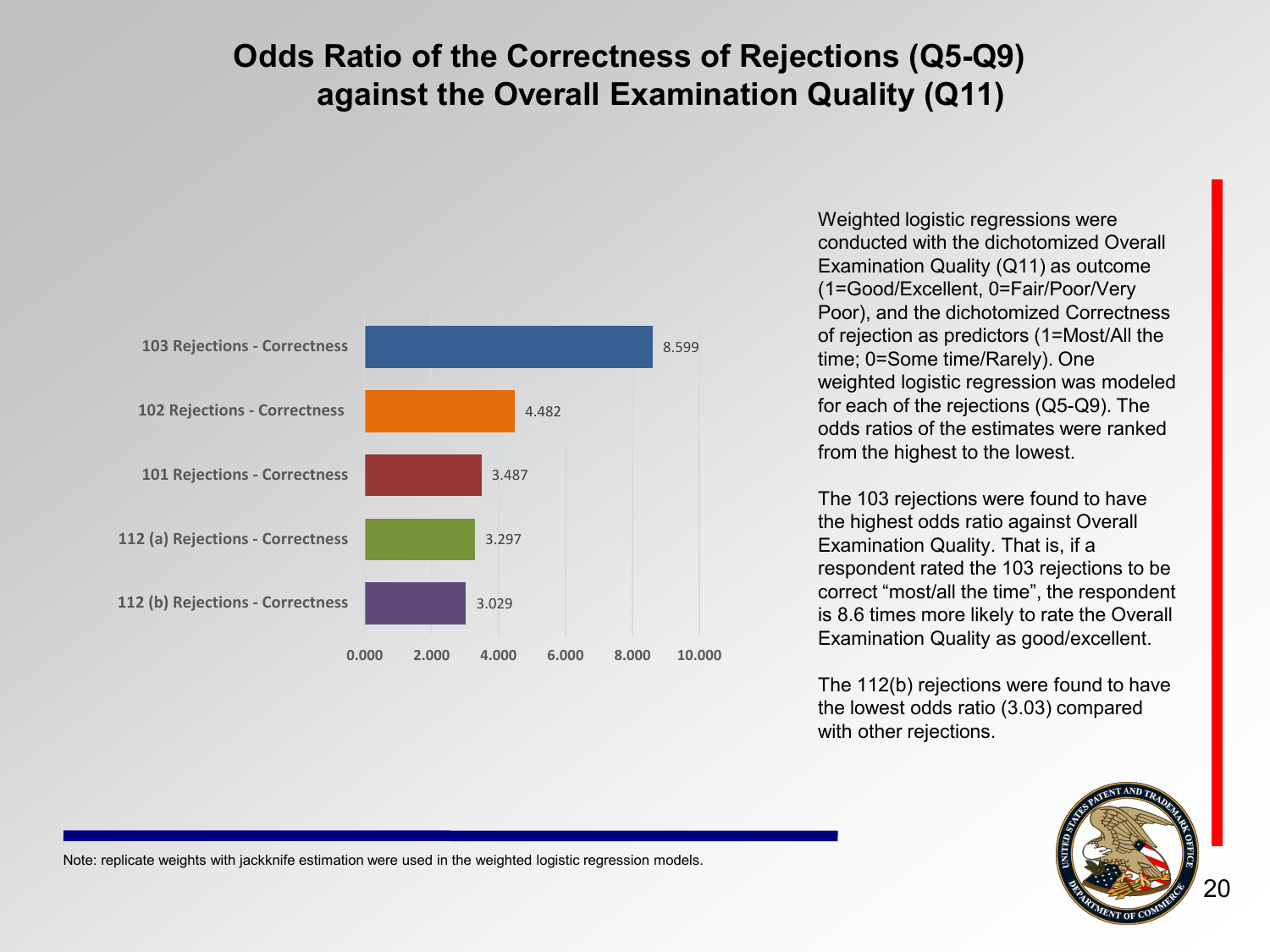### **Q10: Percent Reporting "Good" or 'Excellent" Quality of Prior Art by Technology Field (Q2)**



These results show that in FY21-Q3 customers in the chemical, electrical, mechanical and instruments technology fields were more likely to report that the quality of prior art was "good" or "excellent" than "poor" or "very poor". Customers in the electrical field (70%) were more likely to report "good" or "excellent" than customers in the chemical field (65%), the mechanical field (66%) and the instruments field (64%), but the differences are not statistically significant. There was a significantly smaller proportion of customers in the chemical field (1%) who reported "poor" or "very poor" compared with mechanical (7%) and instruments (9%) fields.

Note: For "Poor/Very poor" overall examination quality, chemical vs. mechanical (p=0.0086), chemical vs. instruments (p=0.0041).

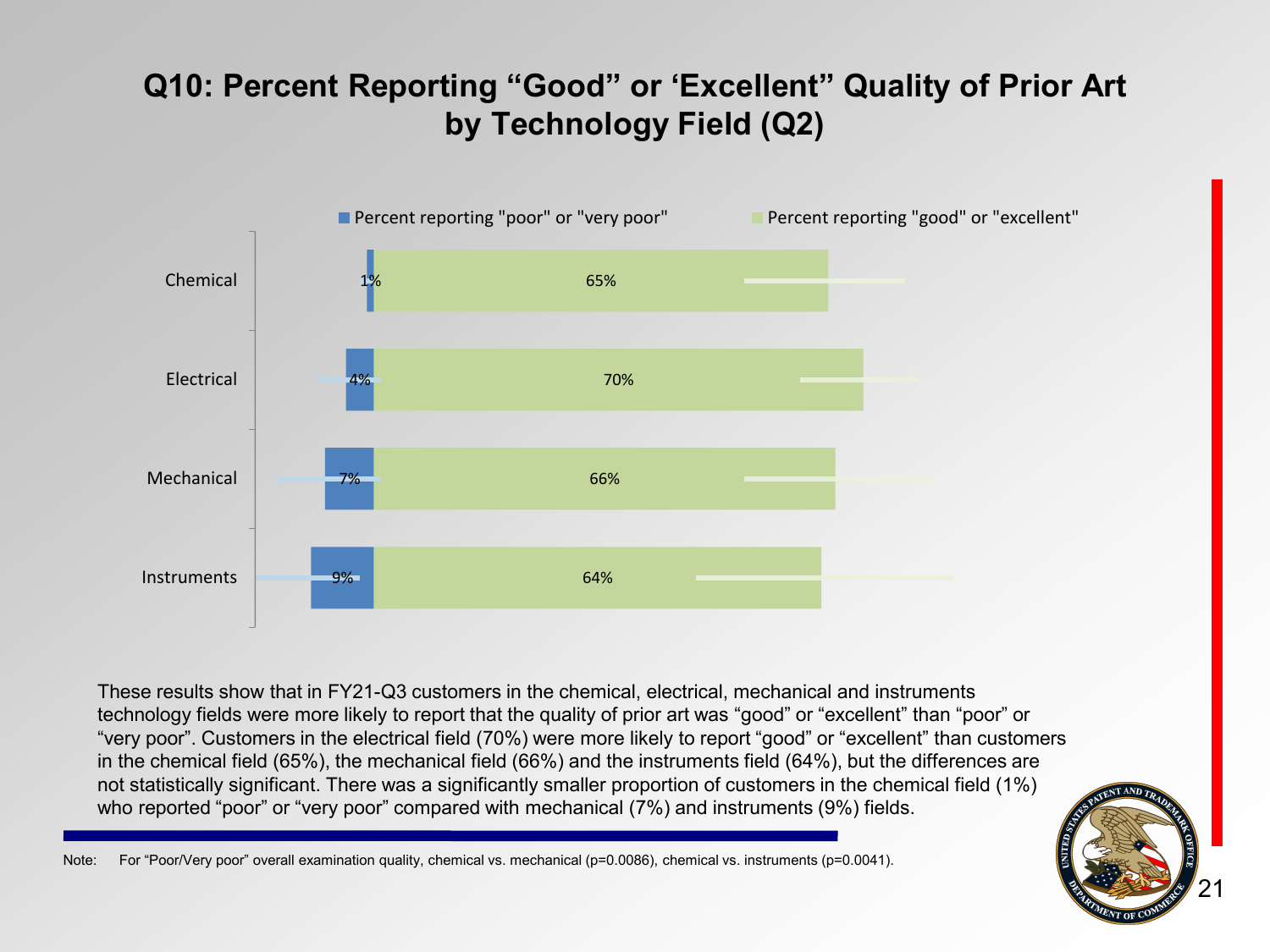#### **Q11: Percent Positive and Negative Ratings of Overall Examination Quality in Past 3 Months, By Quarter**



Between FY21-Q1 and FY21-Q3, the percentage of customers reporting that overall examination quality was "poor" or "very poor" increased non-significantly from 3% to 6%, and the percentage of customers reporting that overall examination quality was "good" or "excellent" increased significantly from 57% to 65%.

In FY21-Q3, more than six in ten customers reported the overall examination quality was "good" or "excellent" and less than one in ten customers reported that overall examination quality was "poor" or "very poor".

22

Note 1: The gray and pink areas around the lines represent the 95% upper and lower confidence interval limits for the percents reported. Note 2: Q11 in Wave 27 and later was numbered as Q8 in Wave 25 and Wave 26, and Q7 in earlier waves.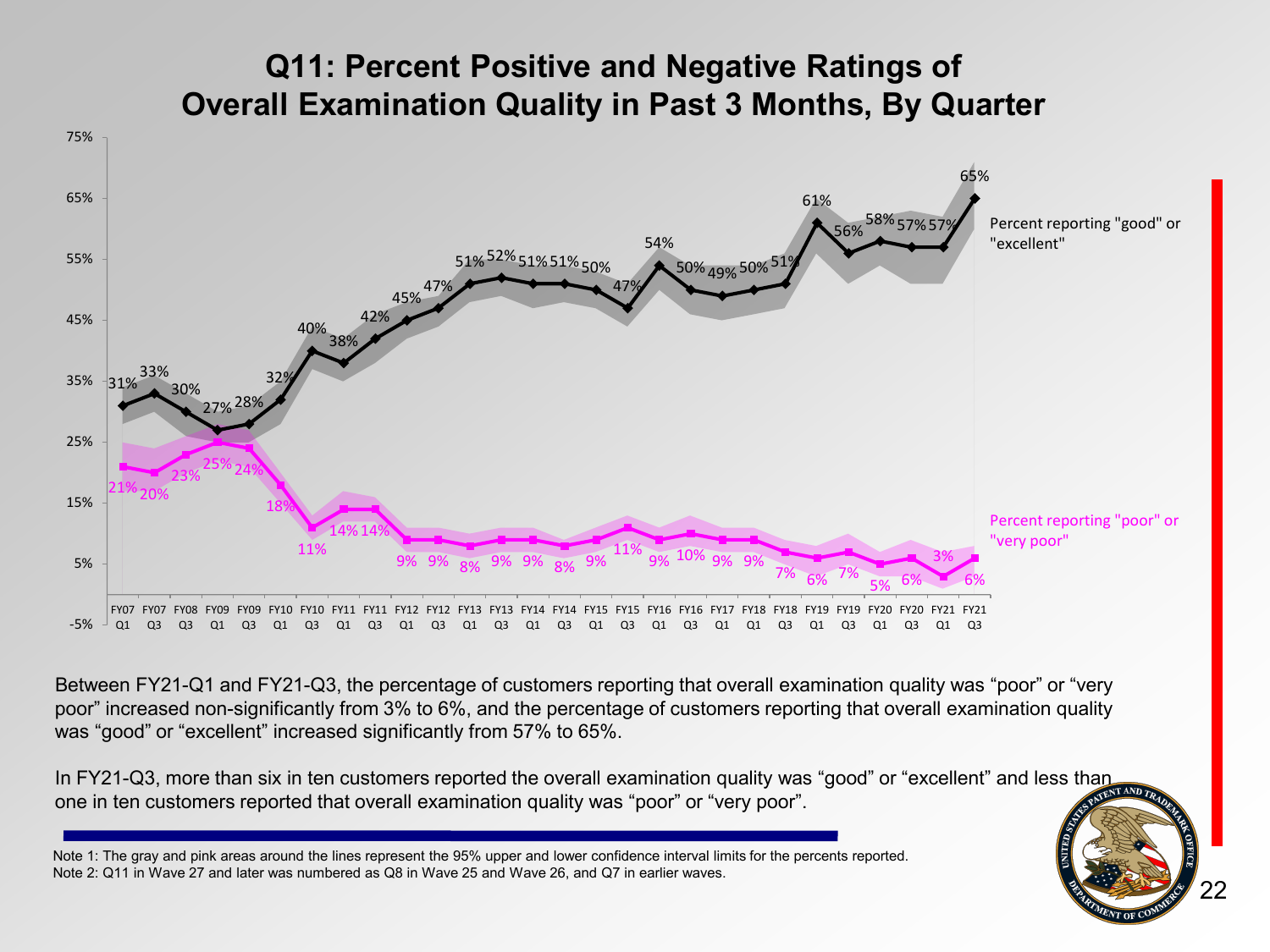#### **Q11: Ratio of Positive to Negative Ratings of Overall Examination Quality in Past 3 Months**



Q1 Q3 Q3 Q1 Q3 Q1 Q3 Q1 Q3 Q1 Q3 Q1 Q3 Q1 Q3 Q1 Q3 Q1 Q3 Q1 Q1 Q3 Q1 Q3 Q1 Q3  $Q1$ Q3

This line graph illustrates the ratio of positive to negative ratings of overall examination quality. The horizontal line at 1.0 represents the reference line of when that ratio is equal to 1. The graph shows that this positive-tonegative ratio decreased non-significantly between FY21-Q1 and FY21-Q3 from 19 to 10.8\*.

In FY21-Q3, for every customer that rated overall examination quality as "poor" or "very poor", more than 10 customers rated it as "good" or "excellent".

23

\*This change of ratio is not significant, due to the large standard error of the estimates.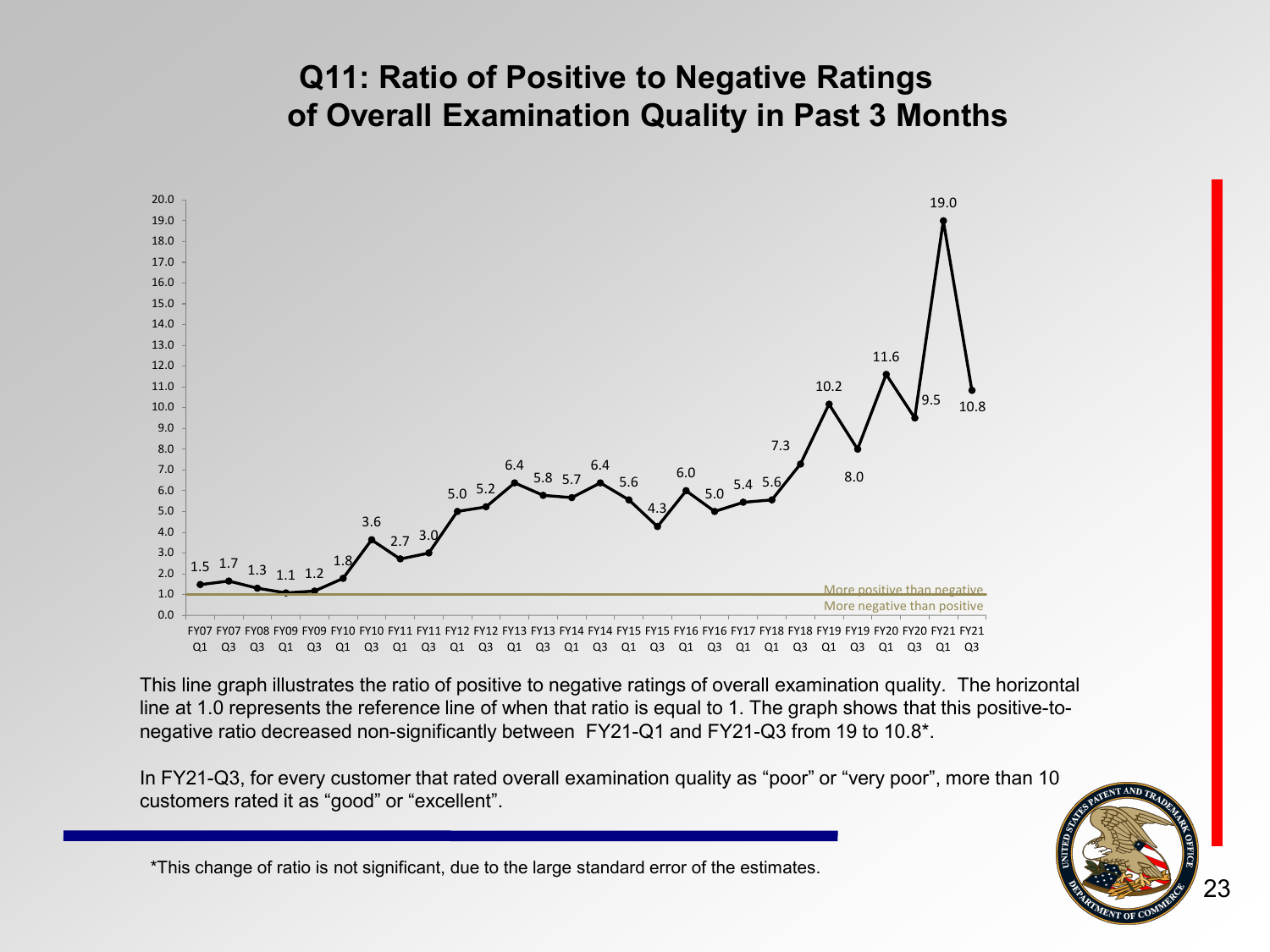#### **Q11: Percent Reporting "Good" or 'Excellent" Overall Examination Quality (Q11) by Technology Field (Q2)**



These results show that in FY21-Q3 customers in the chemical, electrical, mechanical, and instruments technology fields were more likely to report that overall examination quality was "good" or "excellent" than "poor" or "very poor". There is larger proportion of customers in the instruments field (74%) who reported "good" or "excellent" compared with the other three fields, and significantly larger than the mechanical field (59%). There was a significantly larger proportion of customers in the mechanical field (8%), and instruments filed (10%) who reported "poor" or "very poor" compared with chemical (2%) and electrical (3%) fields.

Note: For "Good/Excellent" overall examination quality, mechanical vs. instruments (p=0.0434). For "Poor/Very poor" overall examination quality, chemical vs. mechanical (p=0.0250), electrical vs. mechanical (p=0.0500), chemical vs. instruments (p=0.0199), electrical vs. mechanical (p=0.0500), electrical vs. instruments (p=0.0417).

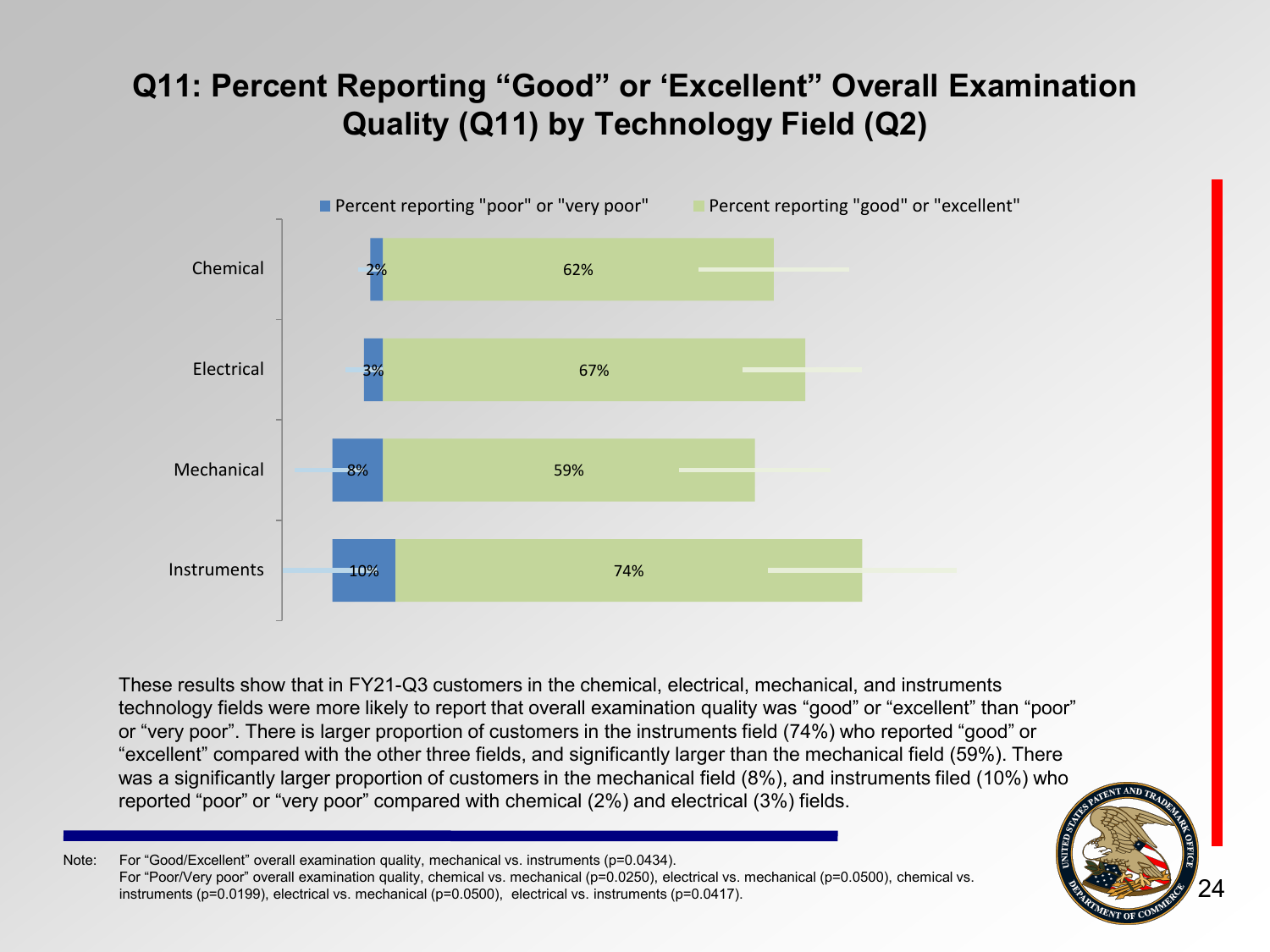### **Q11: Overall Examination Quality (Q11) by Perceived Change in Overall Examination Quality in the Past 3 Months (Q12)**



The plot and table show that in FY21-Q3, among respondents who rated the overall quality as "good/excellent" (65.4%), the majority reported that the quality "stayed the same" (46.1%) in the last 3 months. A smaller proportion reported that the quality "improved" (18.2%), and only 1.1% reported the quality declined.

Among respondents who rated the overall quality as "fair" (29.1%), the majority reported that the quality "stayed the same" (19.1%). Smaller proportions reported that the quality "declined" (7%) or "improved" (3%).

Among respondents who rated the overall quality as "poor/very poor" (5.6.%), most reported that the quality "declined" (3.5%) or "stayed the same" (2.1%). None reported "improved."

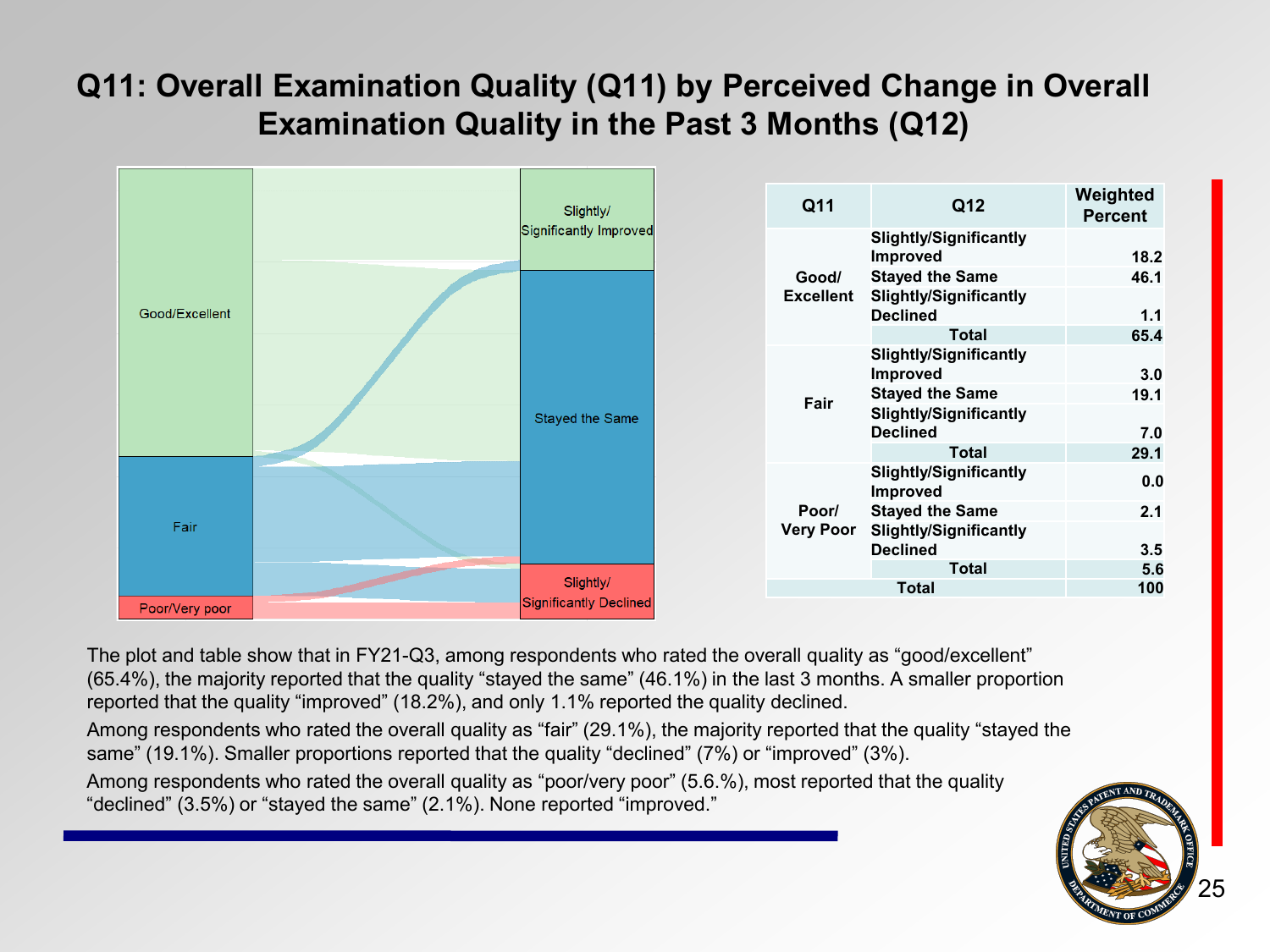#### **Q12: Perceived Change in Overall Examination Quality in the Past 3 Months, across Quarters**



Since 2010, customers have been more likely to report that quality had "slightly or significantly improved", than to report that quality had "slightly or significantly declined."

From FY21-Q1 to FY21-Q3, the proportion reporting that examination quality "slightly or significantly improved" increased from 20% to 21%, and the proportion reporting that the quality "slightly or significantly declined" increased from 11% to 12%. Both increases are non-significant.



Note: Q12 in Wave 27 and later was numbered as Q9 in Wave 25 and Wave 26, and Q8 in earlier waves.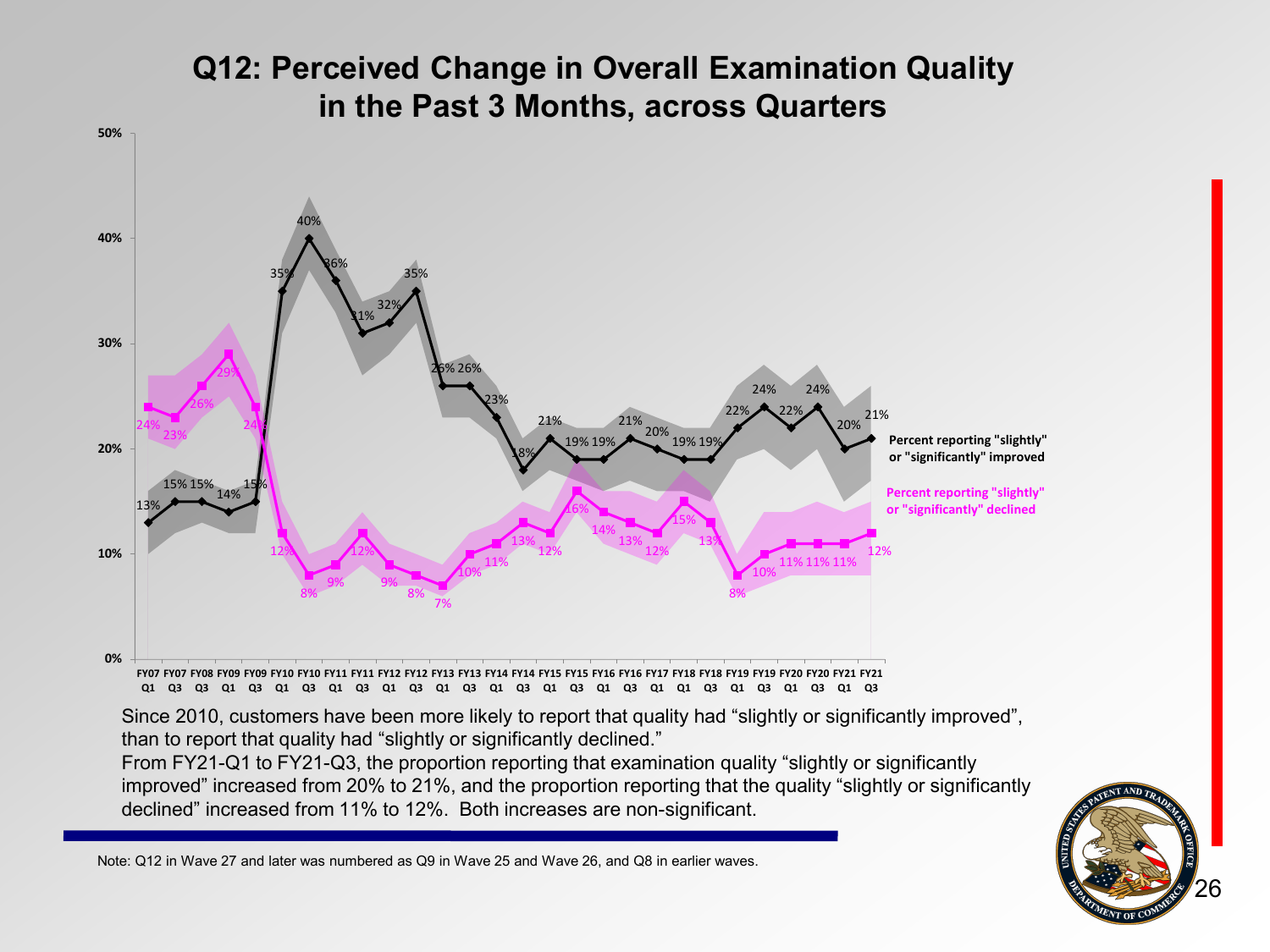#### **Q12: Ratio of Positive to Negative Ratings of Perceived Change in Overall Examination Quality in the Past 3 Months**



This line graph illustrates the ratio of positive to negative ratings of perceived change in examination quality. The graph shows the ratio stays the same from FY21-Q1 to FY21-Q3 at 1.8.

In FY21-Q3, for every customer that rated examination quality as "slightly" or "significantly" declined, less than two customers rated it as "slightly" or "significantly" improved.